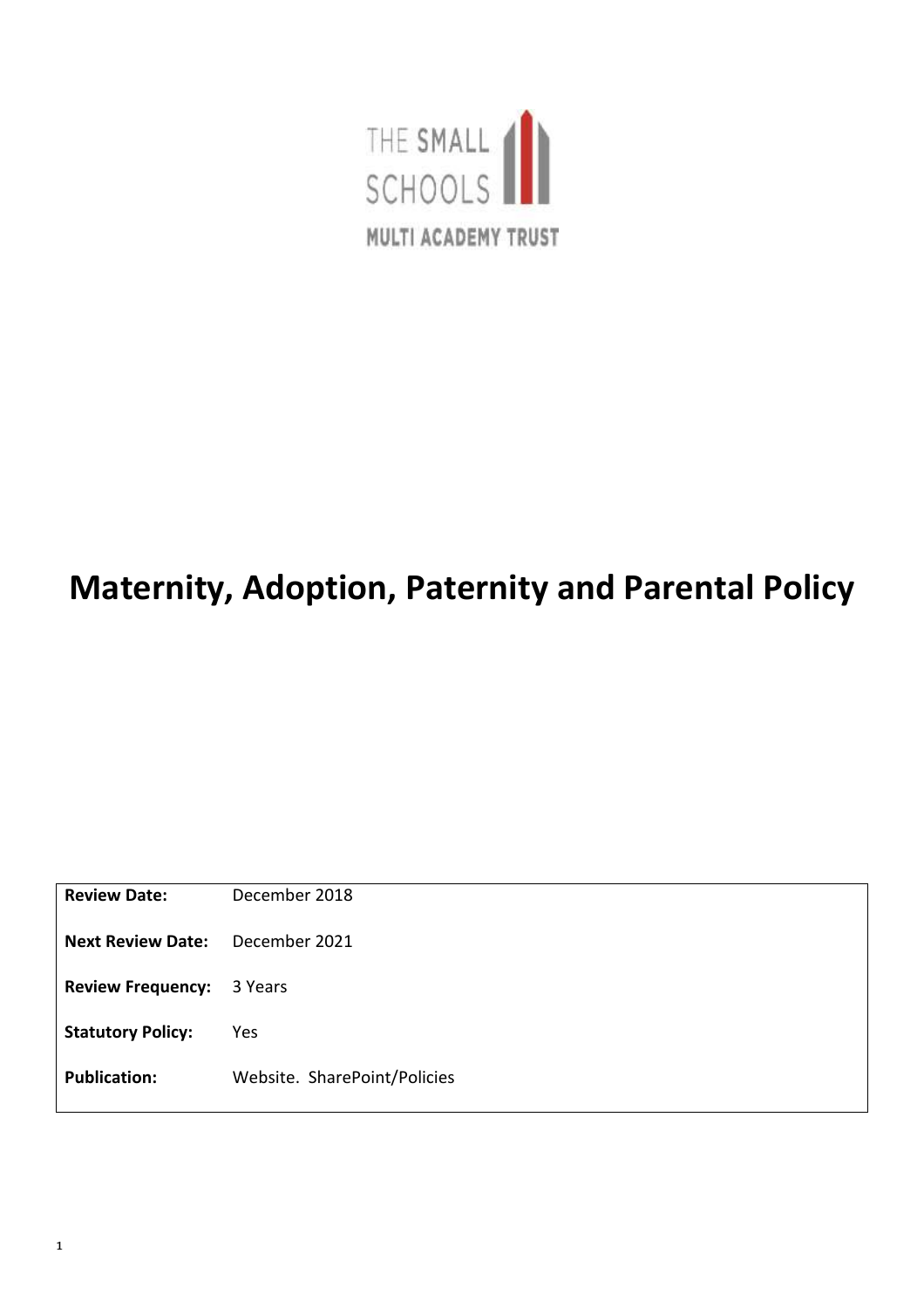#### **Maternity, Paternity, Adoption & Parental Policy**

#### **1. Scope of policy**

The purpose of this policy is to provide details about entitlements to leave and pay for the following circumstances: maternity leave, paternity leave, adoption, parental leave.

Any reference to 'the Trust' refers to The Small Schools Multi Academy Trust. The 'appropriate level of authority' should be determined according to the Trust's decision making structure. This policy applies to employees of the Trust, referred to in this policy as employees.

The policy and procedure applies to all employees, regardless of length of service, but does not form part of the contract of employment and can be varied from time to time and in consultation with the recognised trade unions. The procedure does not apply once you have left the employer.

The policy and procedure is commended for adoption by governing bodies for application to all employees employed in schools.

#### **2. Policy Statement**

This policy will at all times be applied fairly and with due regard for any protected characteristics you may have. You will not be treated less favourably because you are pregnant, absent on maternity, adoption, paternity, parental leave or for any other reason connected with pregnancy or maternity.

You will not be discriminated against on grounds of pregnancy or maternity in the areas of training, selection, promotion, job security or in any other terms and conditions of employment.

It is recognised that, from time to time, employees may have questions or concerns relating to their parental rights. It is our policy to encourage open discussion with employees to ensure that questions and problems can be resolved as quickly as possible.

You will not be discriminated against or victimised should you raise a question, concern or grievance relating to the application of this policy.

You will not be excluded from communication and consultation because of absence due to pregnancy or childbirth.

You will not be dismissed for a reason connected with pregnancy, childbirth or related leave.

These provisions apply equally to full time and part time workers, regardless of hours worked or length of service.

## **3. Maternity Leave**

All pregnant employees are entitled to take up to 26 weeks Ordinary Maternity Leave and up to 26 weeks Additional Maternity Leave, making a total of 52 weeks continuous leave. This is regardless of the number of hours they work or their length of service. Additional Maternity Leave begins on the day after Ordinary Maternity Leave ends.

The scheme also provides for 39 weeks statutory maternity pay (SMP) for all women with at least 26 weeks continuous service at the 15th week before the expected week of Childbirth and who are in receipt of average earnings equal to the lower earnings limit for National Insurance. For the purpose of this policy 'Childbirth' means the birth of a living child or a stillborn child after 24 weeks of pregnancy.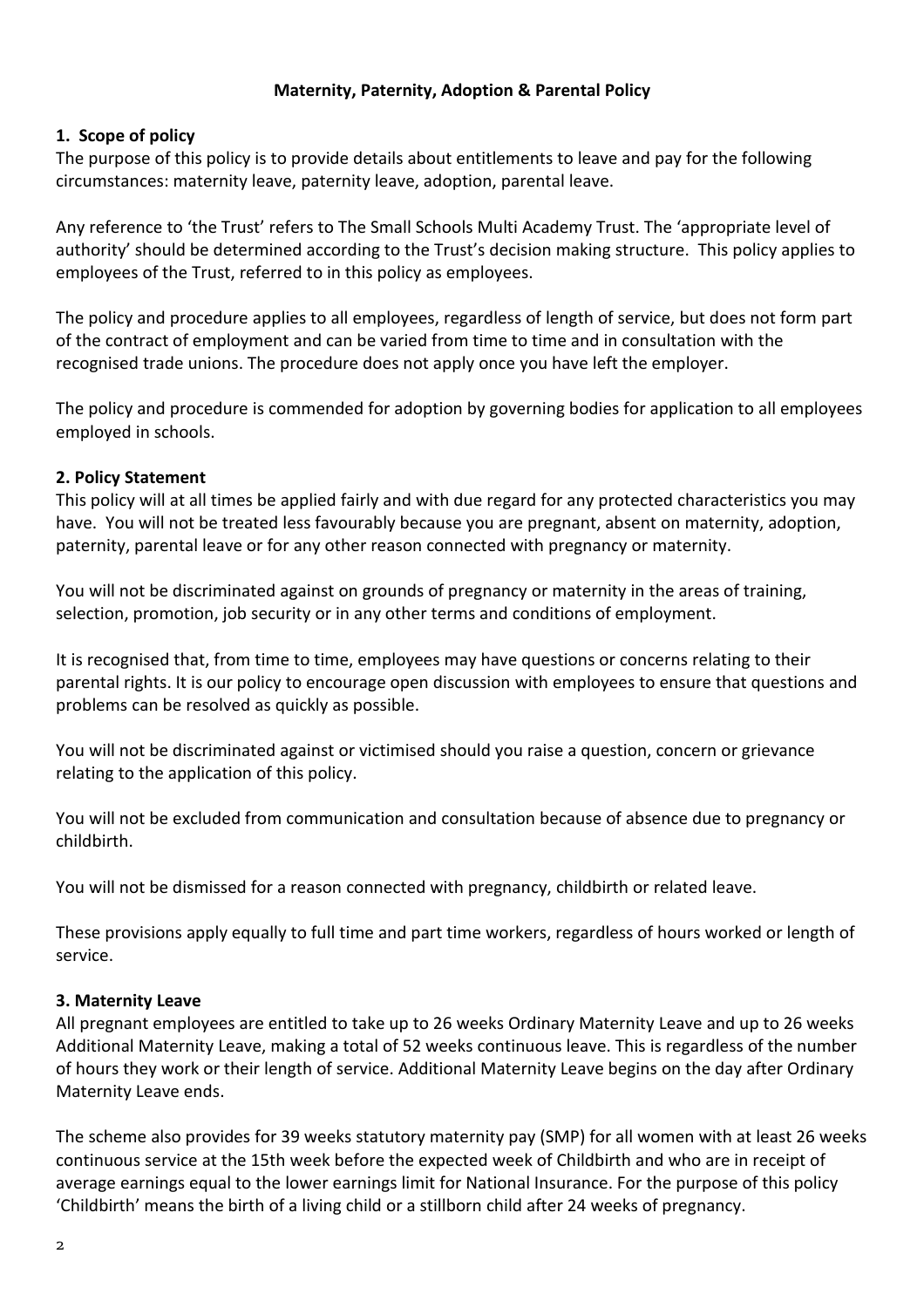Immediately after childbirth there is a minimum period of compulsory maternity leave that an employee must take and before which she may not return to work. The period of compulsory maternity leave lasts for two weeks from the date of childbirth. Ordinary Maternity Leave can start at any time after the beginning of the 11th week before the employee's expected week of childbirth (unless her child is born prematurely before that date in which case it will start earlier).

Maternity Leave will start on whichever date is the earlier of:

- the employee's chosen start date;
- the day after the employee gives birth; or
- the day after any day on which the employee is absent for a pregnancy-related reason after the beginning of the four weeks before the expected week of childbirth.

A woman's maternity leave can only be triggered by pregnancy-related reason from the beginning of the 4th week before the expected week of Childbirth. If a woman is absent with a pregnancy-related reason during this period her maternity leave will start on the day following the first day on which she was absent. Her SMP, if entitled, will also start on this day and run for 39 weeks.

# **4. Notifying Manager/ Headteacher that she is pregnant – all employees**

To be eligible for maternity leave an employee is legally required to formally notify her employer of certain information. Accordingly an employee on becoming pregnant should notify their Manager/ Headteacher in writing by the end of the 15th week before her EWC or as soon as is reasonably practicable of the following:

- that she is pregnant
- of the expected week of childbirth (EWC)
- of the date her maternity leave will begin. This cannot be earlier than the beginning of the11th week before the expected week of childbirth.

The MATB1 certificate as soon as provided by their Doctor or Midwife should be given to their Manager. If the employee qualifies for statutory maternity pay the MATB1 must be submitted before the birth or no more than 3 weeks after the birth.

The payroll provider will confirm the receipt of the employee's notification and will also detail her entitlements to maternity pay and maternity leave.

# **5. Employee's Notice Period for changing original commencement date of maternity leave**

It will be possible for an employee to change the date her leave commences provided she gives 28 days' notice before the original date or the new date she wishes her leave to commence, whichever is the earlier.

## **6. Pregnancy related illness**

The employee should notify her Manager / Headteacher as soon as is practicably possible that she is absent with a pregnancy related illness. If the absence begins after the beginning of the fourth week before expected week of childbirth, maternity leave will automatically commence.

# **7. Time off for Ante Natal Care**

All pregnant employees are entitled to paid time off to keep appointments for antenatal care made on the advice of a registered medical practitioner, registered midwife or registered health visitor. Antenatal care is not restricted to medical examinations, for example it could include relaxation classes and parent craft classes as long as these are advised by a registered medical practitioner, registered midwife or registered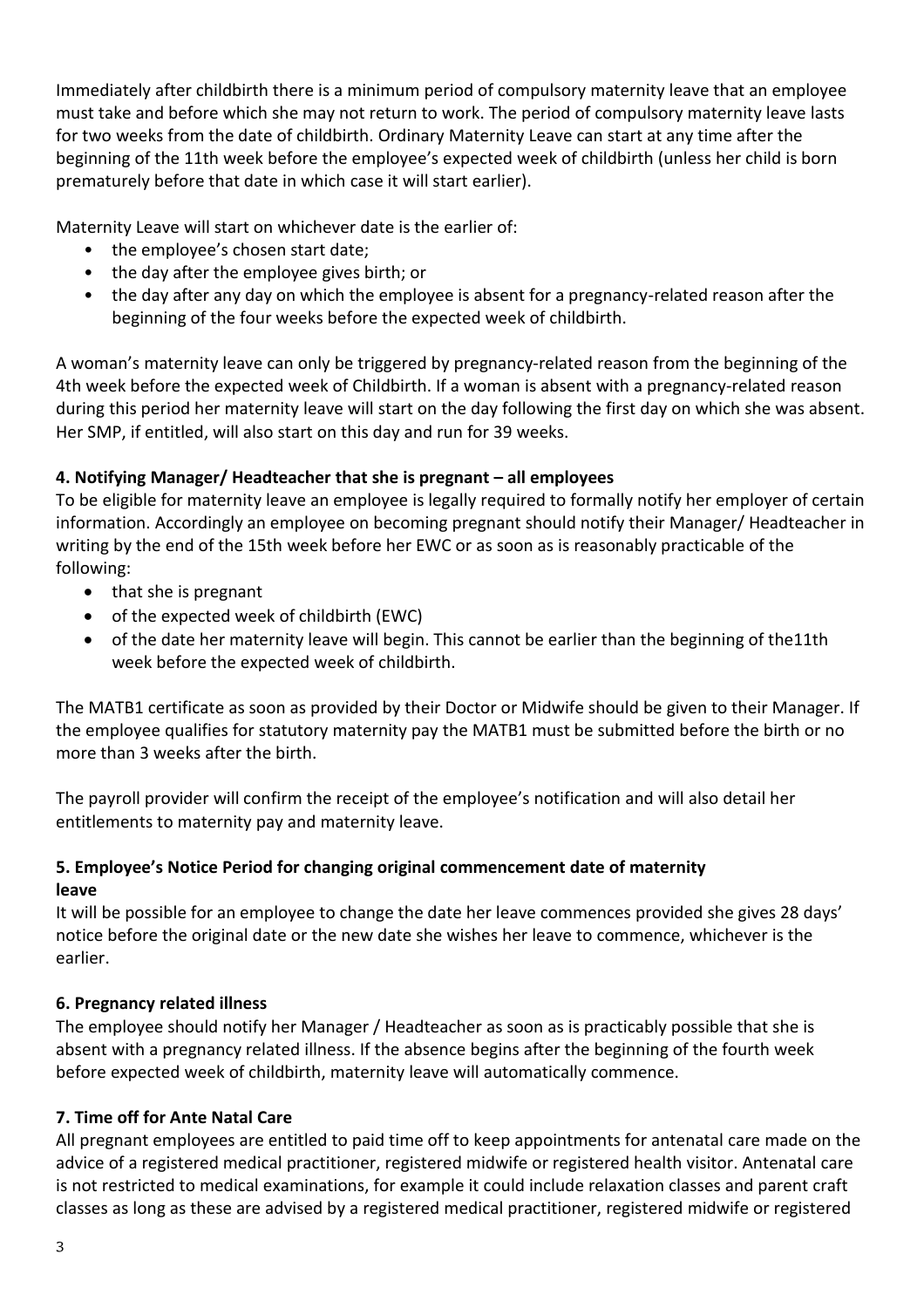health visitor. Employees must also be prepared to show their Manager/ Headteacher that an appointment card or document showing the appointment has been made. Managers/ Headteachers should allow reasonable time off for this. Where the employee is able to arrange ante-natal appointments outside of working hours, they should try to do so.

# **Non – pay contractual entitlements during Additional Maternity Leave (AML)**

# **8. Maternity Pay**

To be eligible to receive Statutory Maternity Pay during Maternity Leave an employee must:

- be pregnant and have reached, or have given birth before reaching, the start of the 11th week before the expected week of childbirth
- have been continuously employed for at least 26 weeks by the end of the  $15<sup>th</sup>$  week before the expected week of childbirth
- have average weekly earnings, for the 8 week period ending with the qualifying week, of not less than the Lower Earnings Limit.
- have stopped working for the employer
- have supplied her MATB1 before the birth of her child or no more than 3 weeks after
- give 28 days notice of when she wishes her statutory maternity pay to start.

Where the employee does not meet the criteria for SMP they may be entitled to a Maternity Allowance.

#### **9. Employees other than Teachers**

#### **Employees other than Teachers with less than one year's service**

If they have less than one year's continuous service at the 11th week before their expected week of childbirth, they will be entitled to:

- 9/10ths of a week's pay for the first six weeks absence (SMP) plus
- 33 weeks' SMP. (SMP is paid at a fixed, flat rate, which is reviewed annually or 90% of average weekly earnings whichever is the lesser). Once the above is exhausted any.

Additional Maternity Leave to which they may be entitled is unpaid.

## **Employees other than Teachers with at least one year's service**

If they have at least one year's continuous service in Local Government at the 11th week before their expected week of Childbirth they will be entitled to:

• 9/10 of a week's pay for the first six weeks' absence, plus

**either:**

• 12 weeks' half pay plus SMP followed by 21 weeks SMP.

**or:**

33 weeks' SMP if they do not intend to return to work.

Once the above is exhausted any Additional Maternity Leave to which they may be entitled is unpaid.

#### **10. Teaching Staff only**

## **Teaching Staff with less than one year's service**

If they have less than one year's continuous service as a teacher at the 11th week before their expected week of Childbirth they will be entitled to: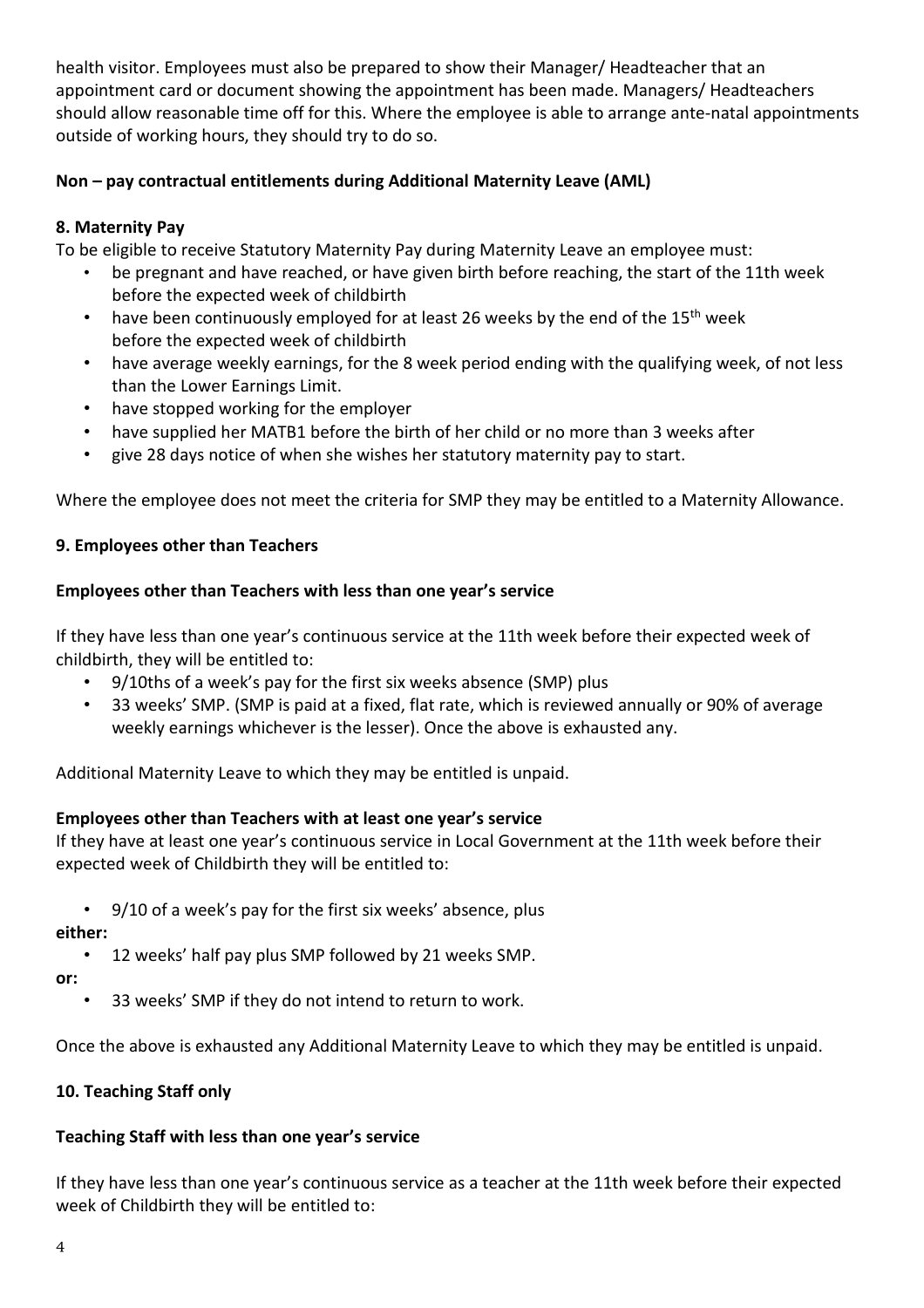- 9/10ths of a week's pay for the first six weeks absence (SMP) **plus**
- 33 weeks' SMP. (SMP is paid at a fixed, flat rate, which is reviewed annually or 90% of average weekly earnings whichever is the lesser).

Once the above is exhausted any Additional Maternity Leave to which they may be entitled is unpaid.

#### **Teaching Staff with at least one year's service**

If they have at least one year's continuous service as a teacher at the 11th week before their expected week of Childbirth they will be entitled to:

- Full pay for the first four weeks' absence (this will be offset against any entitlement to SMP during this period) **plus**
- 9/10 of a week's pay for the next two weeks' absence (this will be offset against any entitlement to SMP during this period) **plus**

#### **either:**

• 12 weeks' half pay plus SMP followed by 21 weeks SMP

**or:**

• 33 weeks' SMP if they do not intend to return to work

Once the above is exhausted, any additional Maternity Leave to which they may be entitled is unpaid.

#### **11. All employees**

The 12 week's half pay plus SMP cannot exceed a normal week's pay and to be able to keep the Occupational Maternity Pay the employee must return to work for:

- three months after their maternity leave (for employees other than Teachers).
- 13 weeks after their maternity leave (for teaching staff). This may include periods of school closure.

If they don't, they must repay such proportion of the pay (but not the SMP) as determined by the Trust .i.e. 12 weeks half pay for all employees/

If an employee starts working for another employer during the SMP period after the baby is born, she must inform the Trust within 7 days of this and she will lose her entitlement to SMP. The Trust will continue to pay occupational maternity pay unless otherwise stated and agreed in the employee's statement of employment particulars or relevant policy.

#### **12. Still Birth**

If the pregnancy results in a still birth or termination before 24 weeks of pregnancy, the employee is not entitled to receive SMP, however, she may be entitled to sick pay if she satisfies the qualifying conditions. Please refer to the Managing Absence at Work Policy for further information on this.

If the pregnancy results in a still birth after 24 weeks the employee qualifies for full maternity benefits and leave.

## **13. If you are not eligible for Statutory Maternity Pay**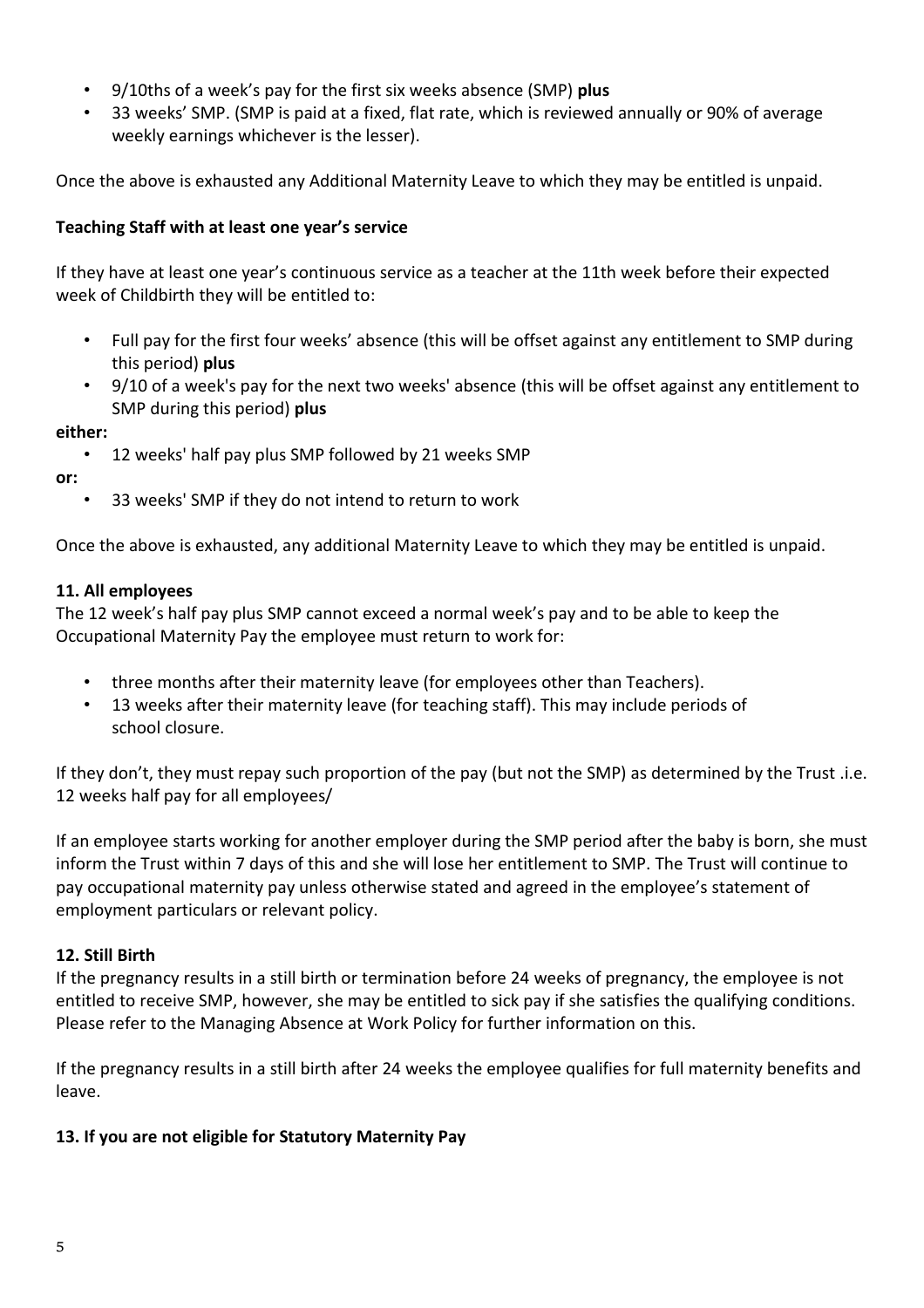If an employee is not eligible for SMP but meets the eligibility requirements for Occupational Maternity Pay i.e. an employee has at least one year's service at the 11th week before your expected week of childbirth, she will receive the occupational maternity pay as follows:

Employees other than Teachers:

- 6 weeks at 9/10ths of full pay
- 12 weeks at half pay

Teachers:

- 4 weeks at full pay
- 2 weeks at 9/10ths of full pay
- 12 weeks at half pay

If an employee is not eligible for SMP she may be able to claim Maternity Allowance direct from the DWP/Jobcentre Plus. Shared Service will provide her with a form SMP1 along with their MATB1. This will be returned to her for this purpose. They should contact these organisations direct.

Should you be entitled to Occupational Maternity Pay, any maternity allowance you receive will be offset against the Statutory Maternity Pay rate. If you do not qualify for maternity allowance, or it is paid at a lesser rate than the Statutory Maternity Pay, the employee will need to forward a copy of their maternity allowance statement to the Department of Working Pensions (DWP) or Job Centre Plus.

# **Breast-feeding**

The promotion of breast-feeding is a priority in the UK. Exclusive breast-feeding for the first six months of life offers major health advantages to mothers and babies, so it is important that mothers are enabled to continue breast-feeding when they return to work.

Health and Safety legislation places a duty of care on employers to ensure that the breastfeeding child does not suffer any adverse effects as a result of their mother's work. Employees who wish to breast-feed upon returning to work need to notify their manager as soon as practicable and discuss their personal requirements prior to their return to work.

Where practicable, managers will offer the following support :

- conduct a risk assessment of work activities, make adjustments as necessary and keep the assessment under review.
- organise appropriate work patterns/hours or paid breaks to ensure the required time is allocated for breast-feeding or expressing breast milk.
- find a room where milk can be expressed which will be (please note that these
- arrangements may not be within the individual's own work location) :
	- o warm, clean and private
	- o suitable furniture
	- o hand-washing facilities (could be near-by)
	- o storage facilities
	- o dedicated refrigerator (if possible)

Where it is not practicable to provide support at the workplace time off with pay will always be provided to enable any employee to access the support that is required.

# **14. Adoption**

The adoption leave provisions apply to all employees where an approved agency notifies them of a match with a child and provides a basic right to a minimum of 26 weeks Ordinary Adoption Leave irrespective of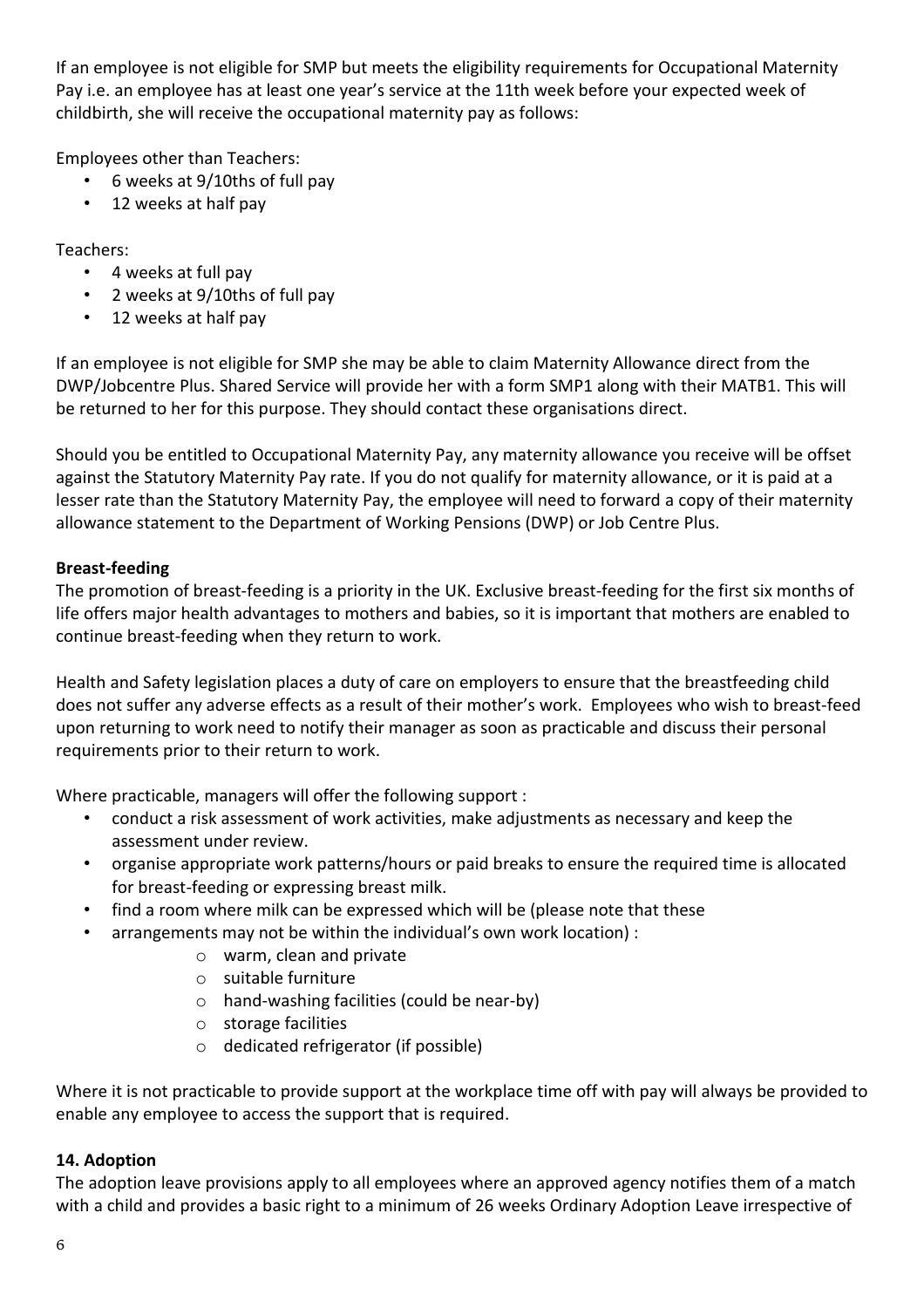hours worked or length of service. Additional Adoption Leave (unpaid), amounting to a further 26 weeks is also available. The period of Ordinary Adoption Leave may additionally attract 39 weeks Statutory Adoption Pay for those with at least 26 weeks service at the relevant date. This policy also covers situations where a child is adopted from overseas.

## **15. Adoption Leave Eligibility**

Adoption leave and pay is available to individual employees who adopt a child. This paid leave will only be granted to one member of a couple where both are employed by the Trust (the couple may choose which partner takes adoption leave).

The partner of an individual who adopts or the other member of a couple who are adopting jointly, may be entitled to paternity leave and pay.

## **16. Ordinary Adoption Leave**

All employees are entitled to Ordinary Adoption Leave regardless of length of service or hours worked.

# **17. Additional Adoption Leave**

An employee must have 26 weeks continuous service leading into the week in which the employee is told they have been matched with a child for adoption. If the child is being adopted from overseas the employee must have 26 weeks continuous service – either the 26 weeks ending with the week in which they receive their official notification (see below) or 26 weeks from the start of their employment. The reason for the slightly different rules for adopting from abroad is that it can take up to 12 months from the date of receiving the official notification to the time that the child enters Great Britain. The 26 week qualifying period can be completed either before an employee receives their official notification or at a later date before the leave and pay is due to begin.

## **18. Statutory Adoption Pay**

To qualify for statutory adoption pay the employee must have average weekly earnings at or above the Lower Earnings Limit for National Insurance. (There is an amount of weekly pay below which employees do not pay National Insurance contributions – the Lower Earnings Limit. An employee must be earning above this limit to quality for Statutory Adoption Pay.)

In either case the employee:

Must be newly matched with a child for adoption by a UK\* adoption agency. Adoption leave and pay will not apply in situations where the child is not newly matched for adoption (for example – where a stepparent adopts their partners child).

(\* If adopting from abroad the employee must have received an official notification from the overseas Authority confirming that the employee has been assessed and approved as being a suitable adoptive parent).

# **19. Special Guardianship**

A Special Guardianship Order gives a special guardian, legal parental responsibility for a child normally until they are 18 years old. However, the order does not remove parental responsibility from the child's birth parents. Employees granted this order have no entitlement to Adoption leave. They will be entitled to other benefits that those with parental responsibilities get such as parental leave, right to request flexible working and participation in the childcare voucher scheme.

## **20. Provisions**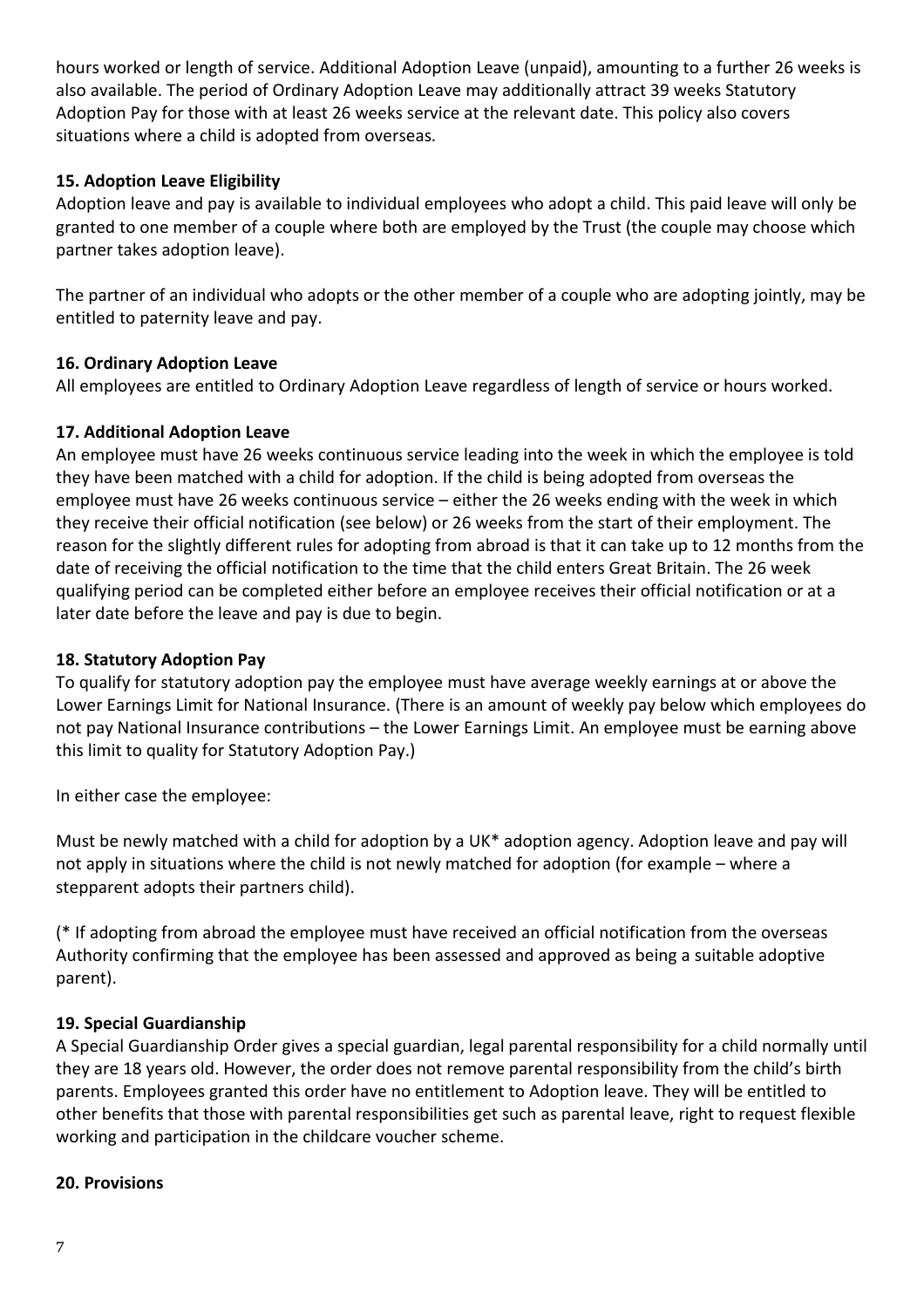## **Time off for Adoption Vetting Process**

This applies to all individuals seeking to adopt regardless of length of service.

Although a number of days is not stipulated in the legislation, an employee is entitled to a "reasonable" amount of paid time off for this purpose. In terms of this policy it has been agreed that a maximum of 5 days should be sufficient in most cases. This paid leave will only be granted to one member of a couple where both are employed by the Trust.

#### **21. Adoption Leave**

Employees can take up to 52 weeks adoption leave made up of 26 weeks' Ordinary Adoption Leave (OAL) and up to 26 weeks' Additional Adoption Leave (AAL).

Adoption leave can start:

- From the date of the child's placement (whether this is earlier or later than expected) or
- From a fixed date which can be up to 14 days before the expected week of placement.

In the case of an overseas adoption the leave can commence from the date the child enters Great Britain or from a date up to 28 days after the child enters Great Britain. If a child is being adopted from overseas the employee must have received a written notification from the overseas Authority confirming that they are eligible to adopt.

Leave can start on any day of the week. Only one period of leave is available irrespective of whether more than one child is placed.

If the child's placement ends during the adoption leave period, the employee will be able to continue the adoption leave for up to 8 weeks after the end of the placement. If a further placement is later arranged the employee will need to apply for another period of adoption leave.

#### **22. How to Apply**

In order to qualify for Adoption Leave the employee must, within 7 days of being told they have been matched with a child (or as soon as is reasonably practicable), notify their line manager that they have been matched with a child for adoption, the date they intend to take adoption leave and the date the child is expected to be placed with them.

In the case of an adoption from overseas, the employee must, within 28 days of having received their official notification, inform the Trust of the date on which they received official notification and the date the child is expected to enter Great Britain. In addition, within 28 days of the child entering Great Britain, employees must give further evidence of the date of entry (such as a plane ticket or entry clearance documents). The employee must give 28 days' notice of when they intend to take adoption leave.

The employee can amend the date that they want to start the adoption leave provided they give the Trust 28 days' notice (unless this is not reasonably practicable)

The employee should provide a copy of their 'Matching Certificate' or their 'official notification' (in relation to overseas adoptions) to their line manager as evidence of their entitlement to statutory adoption pay. The certificate should show the name and address of the adoption agency, the date that a child was matched with the employee for adoption and the date that the adoption is happening.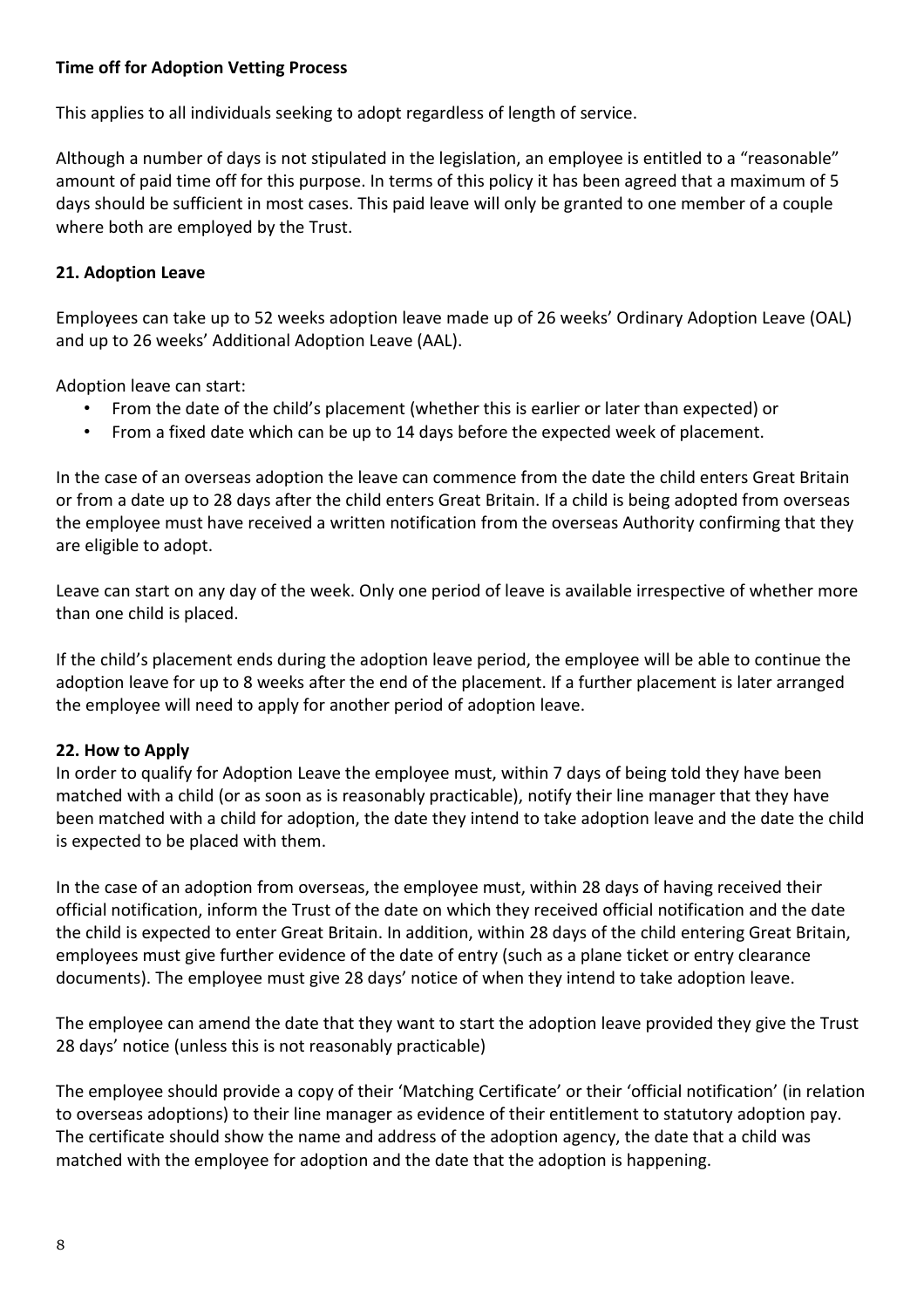If a child is being adopted from overseas the must have received a written notification from the overseas Authority confirming that they are eligible to adopt.

Having received notification the Manager / Headteacher should arrange for a letter to the employee to confirm that the adoption leave will start as agreed and also confirming the date that the adoption leave will end.

In order to qualify for Adoption Pay the employee:

- must at least 28 days before the start of their adoption leave notify the Trust that they want to receive Statutory Adoption Pay (SAP) If this timescale is not reasonably practicable notification must be made as soon as possible.
- must have agreed with an agency that a child will be placed with them and the date that the child will be placed.

In the case of an adoption from overseas the employee must, within 28 days of having received their official notification, inform their Manager/Headteacher of the date on which they received official notification and the date the child is expected to enter Great Britain.

In addition, within 28 days of the child entering Great Britain, employees must give further evidence of the date of entry (such as a plane ticket or entry clearance documents).

Adoption pay will start at the same time as the adoption leave and will be subject to the employee producing the 'Matching Certificate' or official notification as described earlier.

## **23. Adoption Pay**

Statutory Adoption Pay is payable for 39 weeks from the first day of employment. It is paid at a fixed, flat rate, which is reviewed annually or 90% of average weekly earnings whichever is lesser).

## **24. Employees other than Teachers**

## **Employees Other Than Teachers – less than one year's continuous service**

If an employee qualifies for Statutory Adoption Pay but has less than one year's continuous service by the date on which they are notified of being matched with the child they will be entitled to:

- 9/10ths (90%) of a week's pay for the first six weeks absence, plus
- 33 weeks' Statutory Adoption Pay. Statutory Adoption Pay is the same as Statutory Maternity Pay. It is paid at a fixed, flat rate, which is reviewed annually or 90% of average weekly earnings whichever is the lesser). Once the above payment has been exhausted, any Additional Adoption Leave to which they may be entitled is unpaid.

## **Employees Other Than Teachers – at least one year's continuous service**

If an employee qualifies for Statutory Adoption Pay and has at least one year's continuous service by the date on which they are notified of being matched with the child they will be entitled to:

• 9/10 of a week's pay for the first six weeks' absence, plus

**either:**

• 12 weeks' half pay plus Statutory Adoption Pay followed by 21 weeks Statutory Adoption Pay **or:**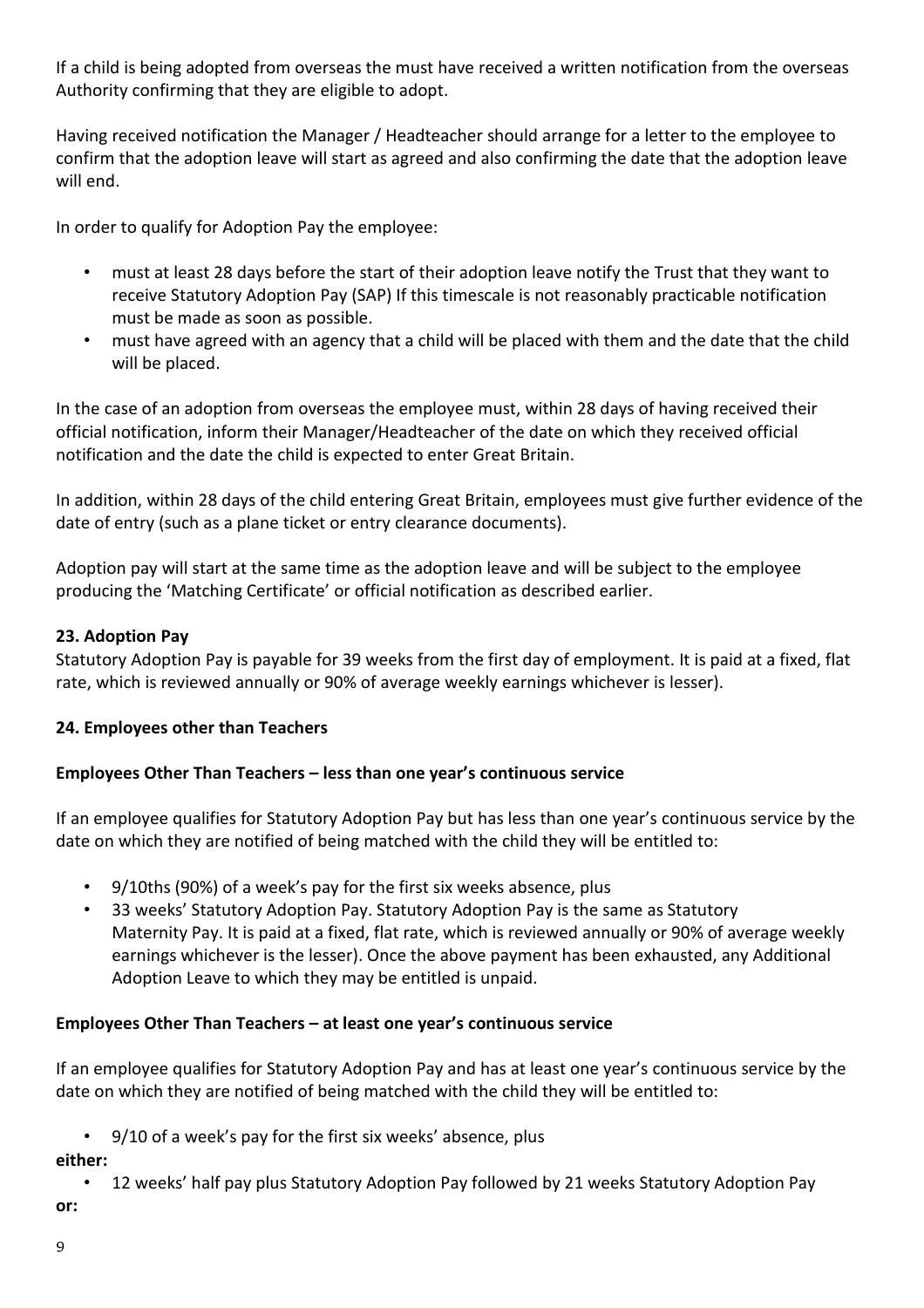• 33 weeks' Statutory Adoption Pay if they do not intend to return to work. Once the above payment has been exhausted any Additional Adoption Leave to which they may be entitled is unpaid.

# **25. Teaching Staff**

## **Teaching Staff - less than one year's continuous service**

If an employee qualifies for Statutory Adoption Pay but has less than one year's continuous service by the date on which they are notified of being matched with the child they will be entitled to:

- 9/10ths of a week's pay for the first six weeks absence, plus
- 33 weeks' Statutory Adoption Pay. (Statutory Adoption Pay is paid at a fixed, flat rate, which is reviewed annually or 90% of average weekly earnings whichever is the lesser).

Once the above payment has been exhausted any Additional Adoption Leave to which they may be entitled is unpaid.

# **Teaching Staff - at least one year's continuous service**

If an employee qualifies for Statutory Adoption Pay but has at least one year's continuous service by the date on which they are notified of being matched with the child they will be entitled to:

- Full pay for the first four weeks' absence (this will be offset against any entitlement to Statutory adoption Pay during this period), **plus**
- 9/10 of a week's pay for the next two weeks' absence, **plus**

## **either:**

- 12 weeks' half pay plus Statutory Adoption Pay followed by 21 weeks Statutory Adoption Pay. **or:**
	- 33 weeks' Statutory Adoption Pay if they do not intend to return to work.

Once the above payment has been exhausted additional Adoption Leave to which they may be entitled is unpaid.

## **27. All employees**

The 12 weeks' half pay plus Statutory Adoption Pay cannot exceed a normal week's pay, and to be able to keep the 12 week's half pay, the employee must return to work for:

• three months after their adoption leave (for employees other than teachers);

or:

• 13 weeks after their Adoption Leave if they do not intend to return to work. This may include periods of school closure.

Any Additional Adoption Leave to which they may be entitled is unpaid.

## **28. If you are not eligible for Statutory Adoption Pay**

If an employee is not eligible for Statutory Adoption Pay but meets the eligibility requirements for Occupational Adoption Pay she will receive the Occupational Adoption Pay as follows:

Employees other than Teachers:

- 6 weeks at 9/10ths of full pay
- 12 weeks at half pay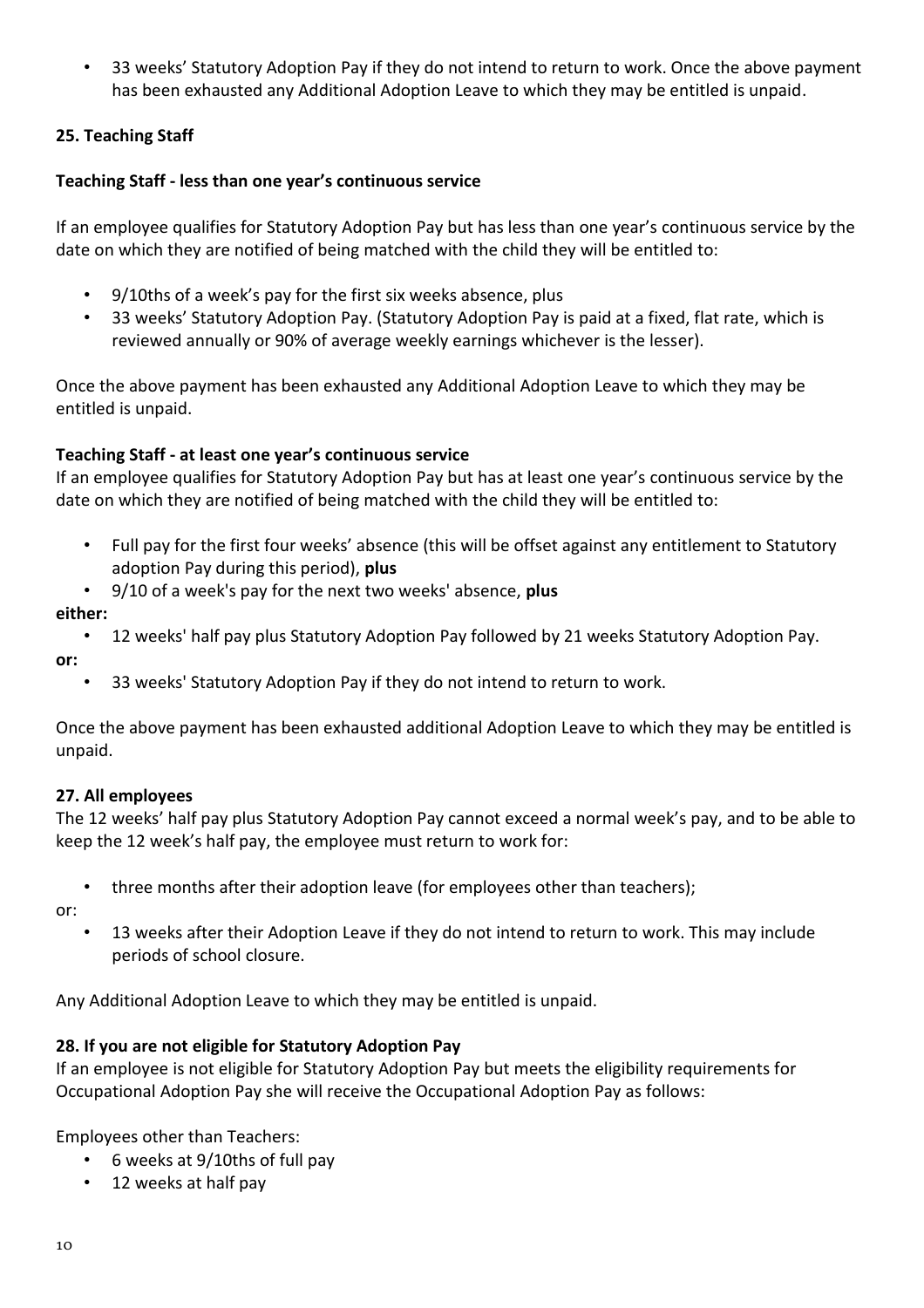Teachers:

- 4 weeks at full pay
- 2 weeks at 9/10ths of full pay
- 12 weeks at half pay

# **29. Shared Parental Leave**

# **What is Shared Parental Leave?**

Shared Parental Leave enables eligible parents to choose how to share the care of their child during the first year after birth or adoption. Its purpose is to give parents more flexibility in considering how to best care for, and bond with, their child. All eligible employees have a statutory right to take Shared Parental Leave. There may also be an entitlement to some Shared Parental Pay.

# **Who is eligible for Shared Parental Leave?**

SPL can only be used by two people:

- The mother/adopter and
- One of the following:
	- o the father of the child (in the case of birth)or
	- o the spouse, civil partner or partner of the child's mother/ adopter.

Both parents must share the main responsibility for the care of the child at the time of the birth/placement for adoption.

Additionally an employee seeking to take SPL must satisfy each of the following criteria:

- the mother/adopter of the child must be/have been entitled to statutory maternity/adoption leave or if not entitled to statutory maternity/adoption leave they must be/have been entitled to statutory maternity/adoption pay or maternity allowance and must have ended or given notice to reduce any maternity/adoption entitlements;
- the employee must still be working for the Trust at the start of each period of SPL;
- the employee must pass the 'continuity test' requiring them to have a minimum of 26 weeks' service at the end of the 15th week before the child's expected due date/matching date;
- the employee's partner must meet the 'employment and earnings test' requiring them in the 66 weeks leading up to the child's expected due date/matching date have worked for at least 26 weeks and earned an average of at least £30 a week in any 13 of those weeks;
- the employee must correctly notify the Trust of their entitlement and provide evidence as required.

## **The Shared Parental Leave entitlement**

Eligible employees may be entitled to take up to 50 weeks SPL during the child's first year in their family.

The number of weeks available is calculated using the mother's/adopter's entitlement to maternity/adoption leave, which allows them to take up to 52 weeks' leave. If they reduce their maternity/adoption leave entitlement then they and/or their partner may optin to the SPL system and take any remaining weeks as SPL.

A mother/adopter may curtail their entitlement to maternity/adoption leave by returning to work before the full entitlement of 52 weeks has been taken, or they may give notice to curtail their leave at a specified future date.

SPL can commence as follows: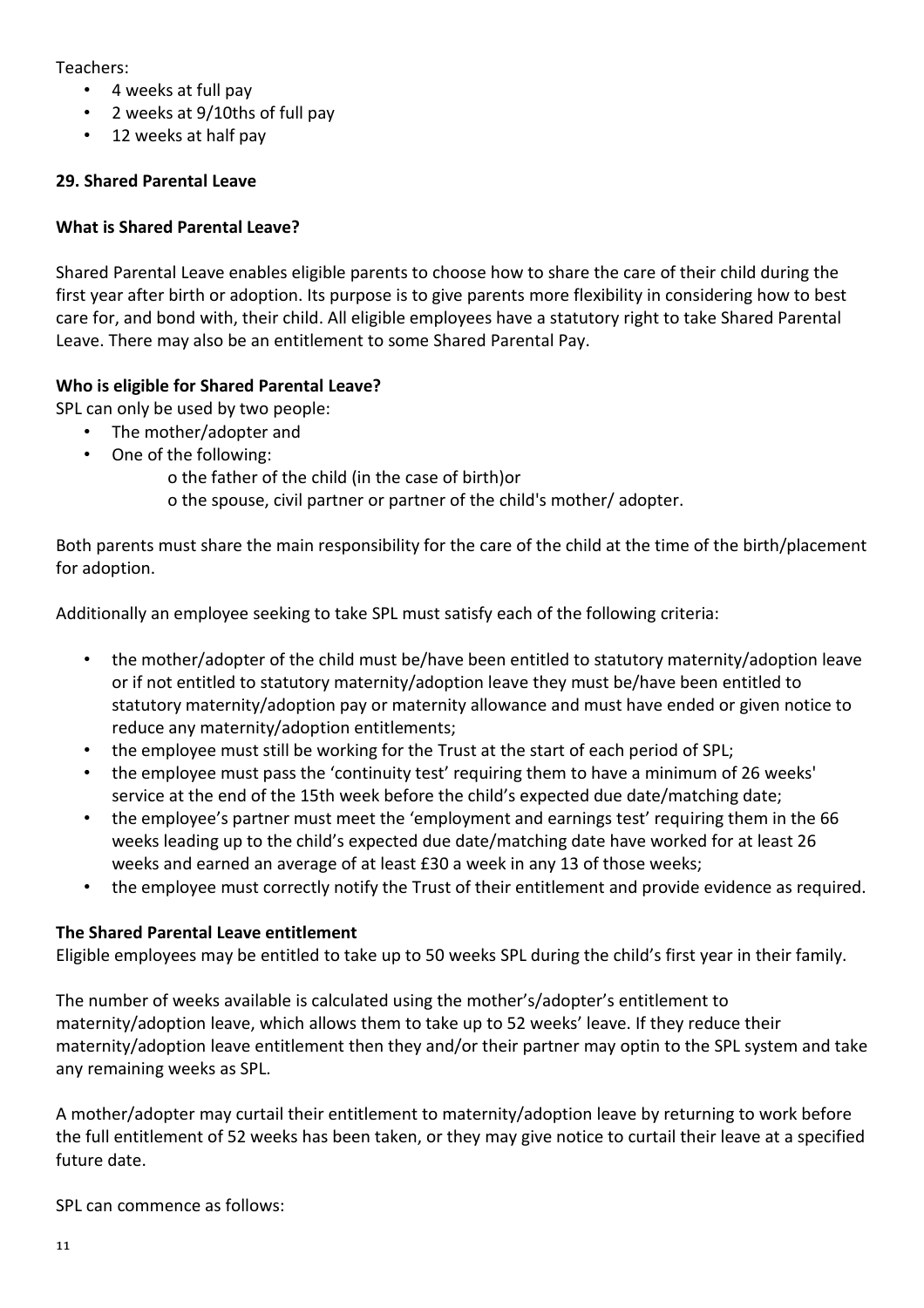- the mother can take SPL after she has taken the legally required two weeks of maternity leave immediately following the birth of the child
- the adopter can take SPL after taking at least two weeks of adoption leave
- the father/partner/spouse can take SPL immediately following the birth/placement of the child, but may first choose to exhaust any paternity leave entitlements (as the father/partner cannot take paternity leave or pay once they have taken any SPL or Shared Parental Pay - ShPP).

Where a mother/adopter gives notice to curtail their maternity/adoption entitlement then the mother/adopter's partner can take leave while the mother/adopter is still using their maternity/adoption entitlements.

SPL will generally commence on the employee's chosen start date specified in their leave booking notice, or in any subsequent variation notice. If the employee is eligible to receive it, Shared Parental Pay (ShPP) may be paid for some, or all, of the SPL period.

SPL must end no later than one year after the birth/placement of the child. Any SPL not taken by the first birthday or first anniversary of placement for adoption is lost.

# **30. Notifying the Trust of an entitlement to Shared Parental Leave**

An employee entitled and intending to take SPL must give their line manager notification of their entitlement and intention to take to SPL, at least eight weeks before they can take any period of SPL. This should be done by completing the appropriate form. The form should then be submitted to their line manager in line with the timescales outlined in this policy.

Part of the eligibility criteria requires the employee to provide the Trust with correct notification. Notification must be in writing and requires each of the following:

- the name of the employee;
- the name of the other parent;
- the start and end dates of any maternity/adoption leave or pay, or maternity allowance,
- taken in respect of the child and the total amount of SPL available;
- the date on which the child is expected to be born and the actual date of birth or, in the case of an adopted child, the date on which the employee was notified of having been matched with the child and the date of placement for adoption;
- the amount of SPL the employee and their partner each intend to take
- a non-binding indication of when the employee expects to take the leave.

The employee must provide the Trust with a signed declaration stating:

- that they meet, or will meet, the eligibility conditions and are entitled to take SPL;
- that the information they have given is accurate;
- if they are not the mother/adopter they must confirm that they are either the father of the child or the spouse, civil partner or partner of the mother/adopter;
- that should they cease to be eligible they will immediately inform the Trust.

The employee must provide the organisation with a signed declaration from their partner confirming:

• their name, address and national insurance number (or a declaration that they do not have a national insurance number);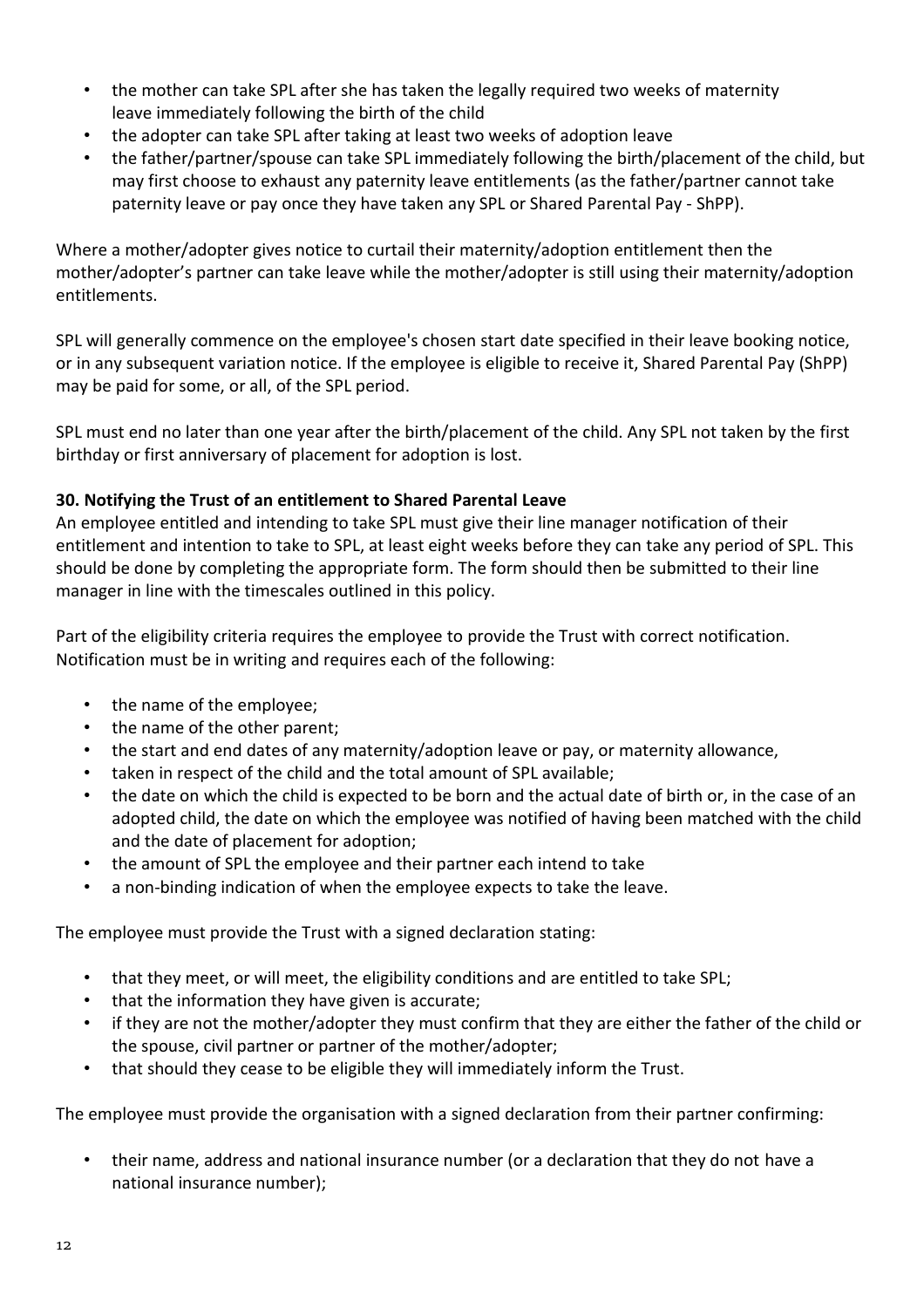- that they are the mother/adopter of the child or they are the father of the child or are the spouse, civil partner or partner of the mother/adopter;
- that they satisfy the 'employment and earnings test' (see "Who is eligible for Shared Parental Leave?" above), and had at the date of the child's birth or placement for adoption the main responsibility for the child, along with the employee;
- that they consent to the amount of SPL that the employee intends to take;
- that they consent to the Trust processing the information contained in the declaration form; and (in the case whether the partner is the mother/adopter), that they will immediately inform their partner should they cease to satisfy the eligibility conditions.

## **31. Requesting further evidence of eligibility**

The organisation may, within 14 days of the SPL entitlement notification being given, request:

- the name and business address of the partner's employer (where the employee's partner is no longer employed or is self employed their contact details must be given instead)
- in the case of biological parents, a copy of the child's birth certificate (or, where one has not been issued, a declaration as to the time and place of the birth).
- in the case of an adopted child, documentary evidence of the name and address of the adoption agency, the date on which they were notified of having been matched with the child and the date on which the agency expects to place the child for adoption

In order to be entitled to SPL, the employee must produce this information within 14 days of the Trust's request.

#### **Discussions regarding Shared Parental Leave**

An employee considering/taking SPL is encouraged to contact their manager to arrange an informal discussion as early as possible regarding their potential entitlement, to talk about their plans and to enable the Trust to support the individual.

The manager may arrange an informal meeting with the employee to talk about their intentions and how they plan to use their SPL entitlement.

The purpose of the meeting is to discuss in detail the leave proposed and what will happen while the employee is away from work. Where it is a request for discontinuous leave the discussion may also focus on how the leave proposal could be agreed, whether a modified arrangement would be agreeable to the employee and the Trust, and what the outcome may be if no agreement is reached.

*\*\* The manager must ensure that where an employee is entitled to Occupational Maternity/Adoption pay, the employee understands that this entitlement ceases if they commence with the SPL option.\*\**

#### **32. Booking Shared Parental Leave**

In addition to notifying the employer of entitlement to SPL/ShPP, an employee must also give notice to take the leave by completing the form.

The employee has the right to submit three notifications specifying leave periods they are intending to take. Each notification may contain either (a) a single period of weeks of leave; or (b) two or more weeks of discontinuous leave, where the employee intends to return to work between periods of leave.

SPL can only be taken in complete weeks but may begin on any day of the week. The employee must book SPL by giving the correct notification at least eight weeks before the date on which they wish to start the leave and (if applicable) receive ShPP.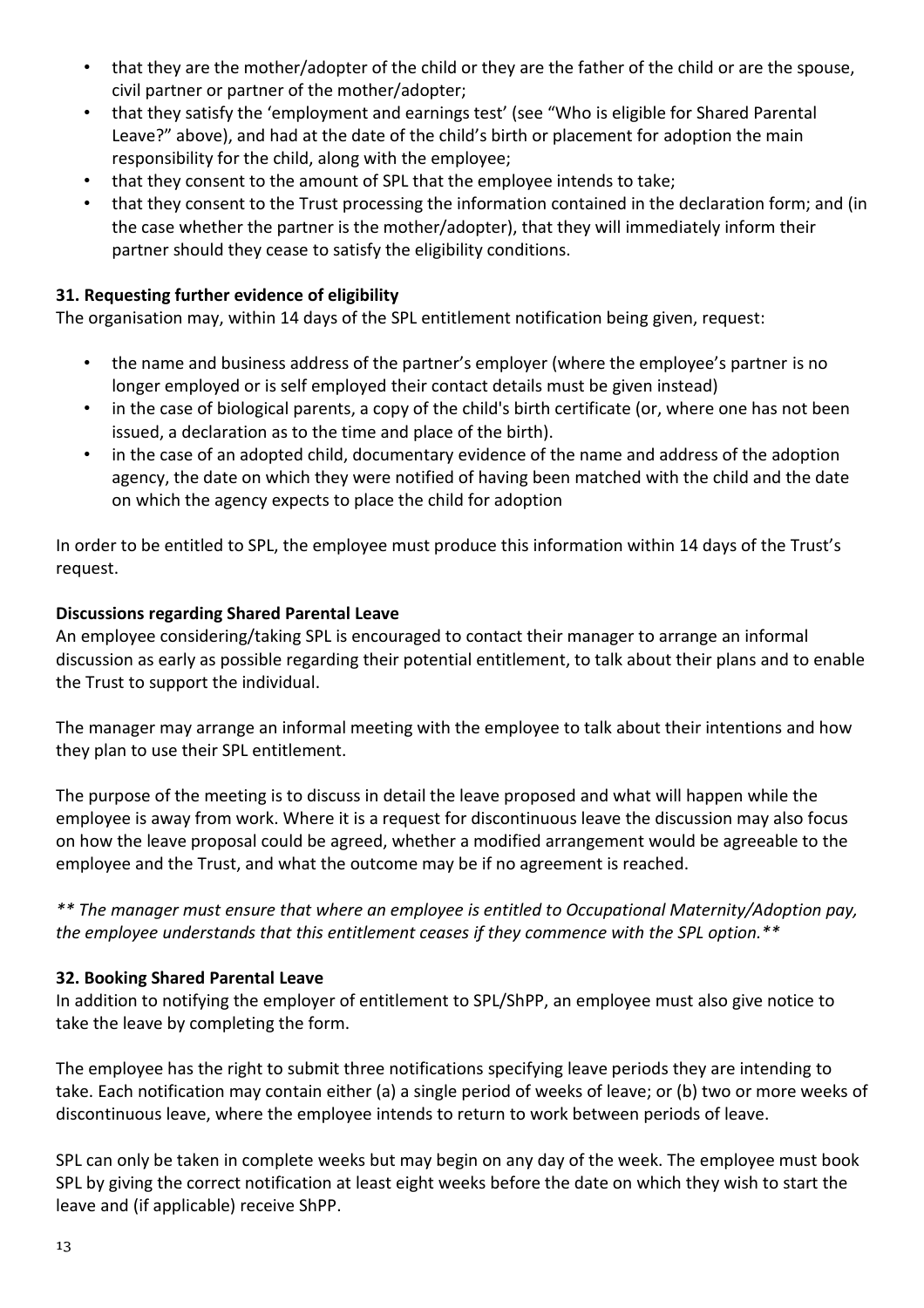#### **Continuous leave notifications**

A notification can be for a period of continuous leave, which means a notification of a number of weeks taken in a single unbroken period of leave.

An employee has the right to take a continuous block of leave notified in a single notification, so long as it does not exceed the total number of weeks of SPL available to them and the Trust has been given at least eight weeks' notice.

#### **33. Discontinuous leave notifications**

A single notification may also contain a request for two or more periods of discontinuous leave, which means asking for a set number of weeks of leave over a period of time, with breaks between the leave where the employee returns to work.

Where there is concern over accommodating discontinuous leave, the manager or the employee may seek to arrange in advance a private meeting to discuss the notification with a view to agreeing an arrangement that meets both the needs of the employee and the Trust.

The manager will consider a discontinuous leave notification but has the right to refuse if there are valid business or operational reasons. In the event of a refusal the manager will explain the reason and the evidential basis for refusing and will write to the employee to confirm the reason and the basis for refusing If the employee is unhappy as to reason for the refusal they may raise this as an issue through the grievance procedure If the leave pattern is refused, the employee can choose to take the leave in a single continuous block.

## **Responding to a Shared Parental Leave notification**

Once the manager receives the leave booking notice, it will be dealt with as soon as possible, but a response will be provided no later than the 14th calendar day after the leave request was made and will be confirmed in writing.

All requests for discontinuous leave will be carefully considered on a case by case basis and will take into account the potential benefits to the employee. Agreeing to one request will not set a precedent or create the right for another employee to be granted a similar pattern of SPL. Equally the principles of acting in a fair, consistent and non-discriminatory way in responding to requests will be applied.

The employee will be informed in writing of the decision as soon as is reasonably practicable, but no later than the 14th day after the leave notification was made. The request may be granted in full or in part: for example, the Trust may propose a modified version of the request.

If a discontinuous leave pattern is refused the employee may withdraw the request, without detriment, on or before the 15th day after the notification was given; or may take the total number of weeks in the notice in a single continuous block. If the employee chooses to take the leave in a single continuous block, the employee has until the 19th day from the date the original notification was given to choose when they want the leave period to begin. The leave cannot start sooner than eight weeks from the date the original notification was submitted. If the employee does not choose a start date then the leave will begin on the first leave date requested in the original notification.

## **35. Variations to arranged Shared Parental Leave**

The employee is permitted to vary or cancel an agreed and booked period of SPL, provided that they advise the organisation in writing at least eight weeks before the date of any variation. Any new start date cannot be sooner than eight weeks from the date of the variation request.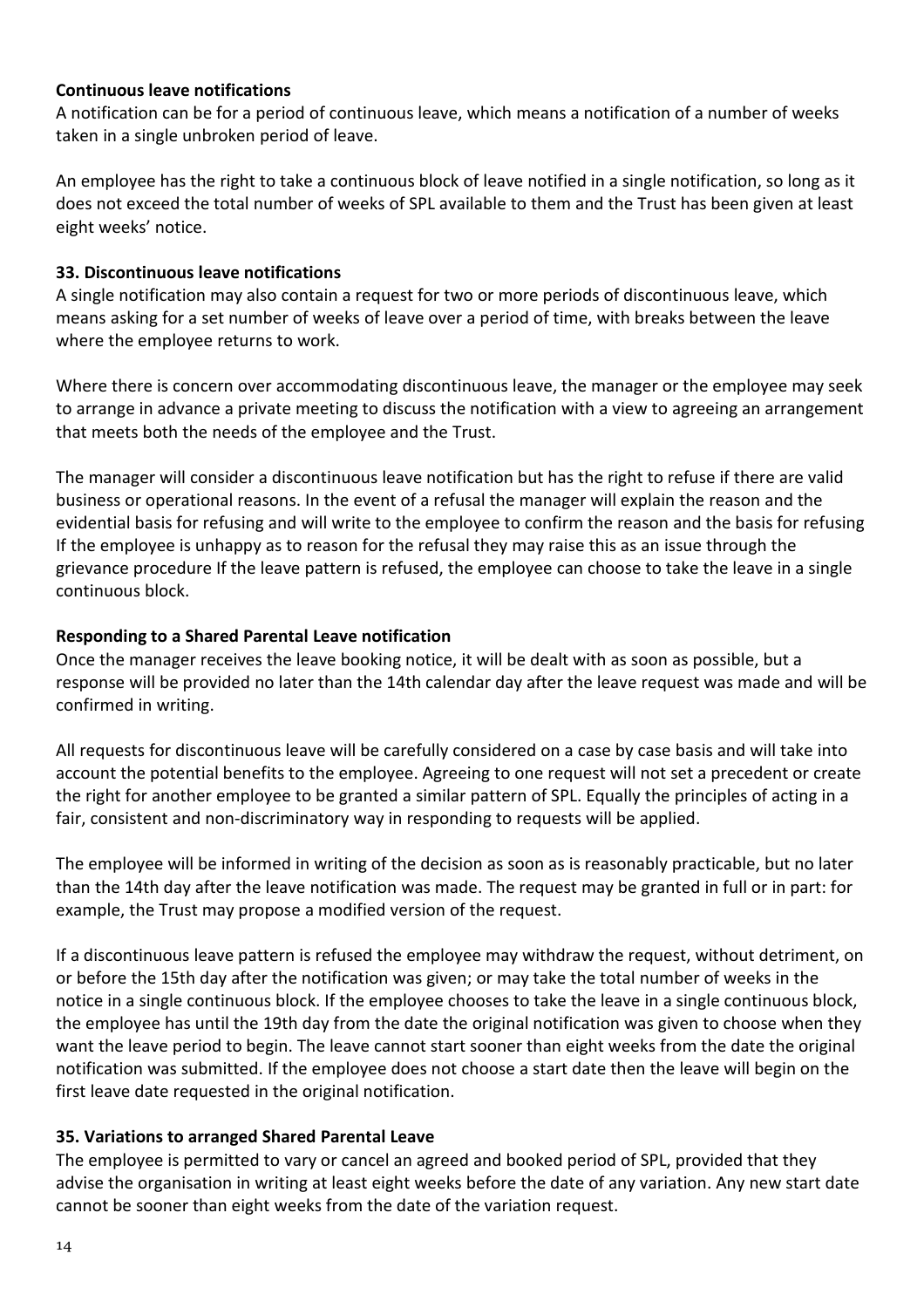Any variation or cancellation notification made by the employee, including notice to return to work early, will usually count as a new notification reducing the employee's right to book/vary leave by one. However, a change as a result of a child being born early, or as a result of the organisation requesting it be changed, and the employee being agreeable to the change, will not count as further notification. Any variation will be confirmed in writing by the Trust.

# **36. Statutory Shared Parental Pay (ShPP)**

Eligible employees may be entitled to take up to 37 weeks ShPP while taking SPL. The amount of weeks available will depend on the amount by which the mother/adopter reduces their maternity/adoption pay period or maternity allowance period. ShPP may be payable during some or all of SPL, depending on the length and timing of the leave.

In addition to meeting the eligibility requirements for SPL, an employee seeking to claim ShPP must further satisfy each of the following criteria:

- the mother/adopter must be/have been entitled to statutory maternity/adoption pay or maternity allowance and must have curtailed their maternity/adoption pay period or maternity allowance period;
- the employee must intend to care for the child during the week in which ShPP is payable;
- the employee must have an average weekly earnings for the period of eight weeks leading up to and including the 15th week before the child's expected due date/matching date are not less than the lower earnings limit in force for national insurance contributions;
- the employee must remain in continuous employment until the first week of ShPP has begun;
- the employee must give proper notification as per the policy.

Where an employee is entitled to receive ShPP they must, at least eight weeks before receiving any ShPP, give their line manager written notice advising of their entitlement to ShPP. To avoid duplication, if possible, this should be included as part of the notice of entitlement to take SPL.

In addition to what must be included in the notice of entitlement to take SPL, any notice that advises of an entitlement for ShPP must include:

- the start and end dates of any maternity/adoption pay or maternity allowance;
- the total amount of ShPP available, the amount of ShPP the employee and their partner each intend to claim, and a non-binding indication of when the employee expects to claim ShPP;
- a signed declaration from the employee confirming that the information they have given is correct, that they meet, or will meet, the criteria for ShPP and that they will immediately inform the Trust should they cease to be eligible.

It must be accompanied by a signed declaration from the employee's partner confirming:

- their agreement to the employee claiming ShPP and for the organisation to process any ShPP payments to the employee;
- (in the case whether the partner is the mother/ adopter) that they have reduced their maternity/adoption pay or maternity allowance;
- (in the case whether the partner is the mother/ adopter) that they will immediately inform their partner should they cease to satisfy the eligibility conditions.

Any ShPP due will be paid at a rate set by the Government for the relevant tax year.

# **37. Shared Parental Leave "in Touch" days**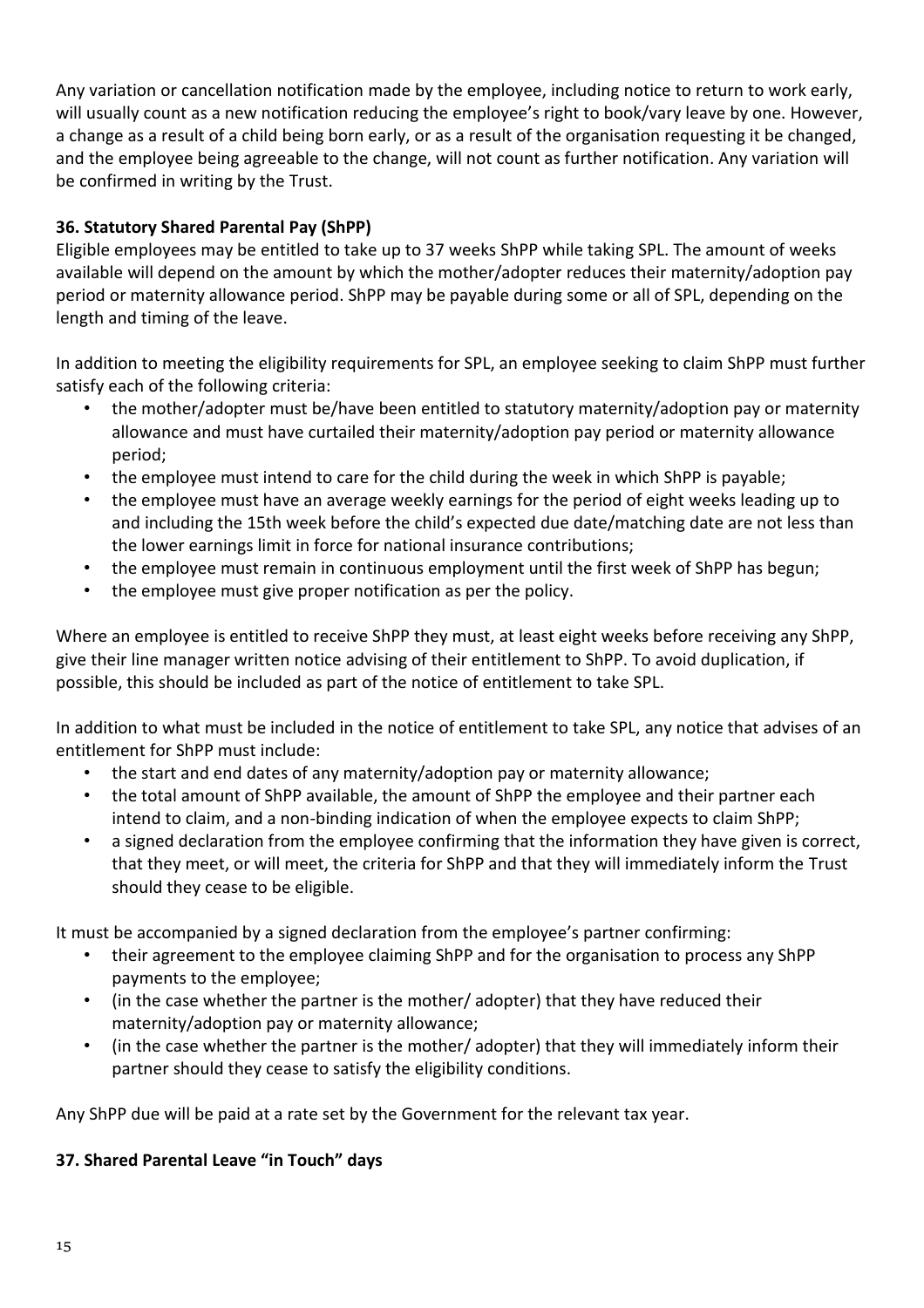An employee can agree to work for the organisation (or attend training) for up to 20 days during SPL without bringing their period of SPL to an end or impacting on their right to claim ShPP for that week. These are known as "Shared Parental Leave In Touch" or "SPLIT" days.

Any work carried out on a day or part of a day shall constitute a day's work for these purposes.

The Trust has no right to require the employee to carry out any work and is under no obligation to offer the employee any work, during the employee's SPL. Any work undertaken is a matter for agreement between the organisation and the employee. An employee taking a SPLIT day will receive full pay for any day worked. If a SPLIT day occurs during a week when the employee is receiving ShPP, this will be effectively 'topped up' so that the individual receives full pay for the day in question. Any SPLIT days worked do not extend the period of SPL.

An employee, with the agreement of the organisation, may use SPLIT days to work part of a week during SPL. The organisation and the employee may use SPLIT days to effect a gradual return to work by the employee towards the end of a long period of SPL or to trial a possible flexible working pattern.

## **Standard Provisions relating to Maternity, Adoption and Shared Parental Leave**

## **38. Holiday Entitlement**

Employees are entitled to accrue contractual leave during maternity / adoption / SPL leave. Depending on the timing in relation to the annual leave year, they may take annual leave before the leave commences or alternatively bring maternity / adoption / SPL leave forward so that annual leave can fit into the annual leave year. If an employee is unable to take annual leave before the start of their maternity / adoption / SPL leave due to an earlier date/birth, or where maternity / adoption leave overlaps with annual leave, an exception may be given to carry over the allowance that they would otherwise lose in the next year under the terms of the annual leave policy.

## **Holiday Entitlement– Term Time Only Employees and Teachers**

Refer any queries to the Business Manager.

# **Essential & Lease Car User Entitlement during Maternity / Adoption / Shared Parental Leave**

Employees will be entitled to receive essential car user allowance at full rate during all of their Maternity/Adoption / Shared Parental Leave.

## **39. Childcare Voucher Scheme**

Employees may purchase Childcare vouchers as part of a salary sacrifice scheme. Where an employee has agreed to reduce their salary entitlement and receive childcare vouchers instead. This will not be classed as wages or salary and should therefore be provided on top of any statutory maternity / adoption pay or occupational maternity / adoption pay payable or Shared Parental leave pay.

Neither statutory maternity/adoption /shared parental leave pay nor occupational pay should be reduced to take account of the fact that childcare vouchers are also being provided. It should be remembered that in the case of salary sacrifice arrangements the employee's statutory maternity / adoption / shared parental leave pay and occupational pay will already be based on the reduced pay.

Childcare vouchers must continue to be paid in any period during which the employee is in receipt of adoption pay. This cost will be met by the Trust.

## **40. Pension Scheme during Maternity / Adoption / Shared Parental Leave**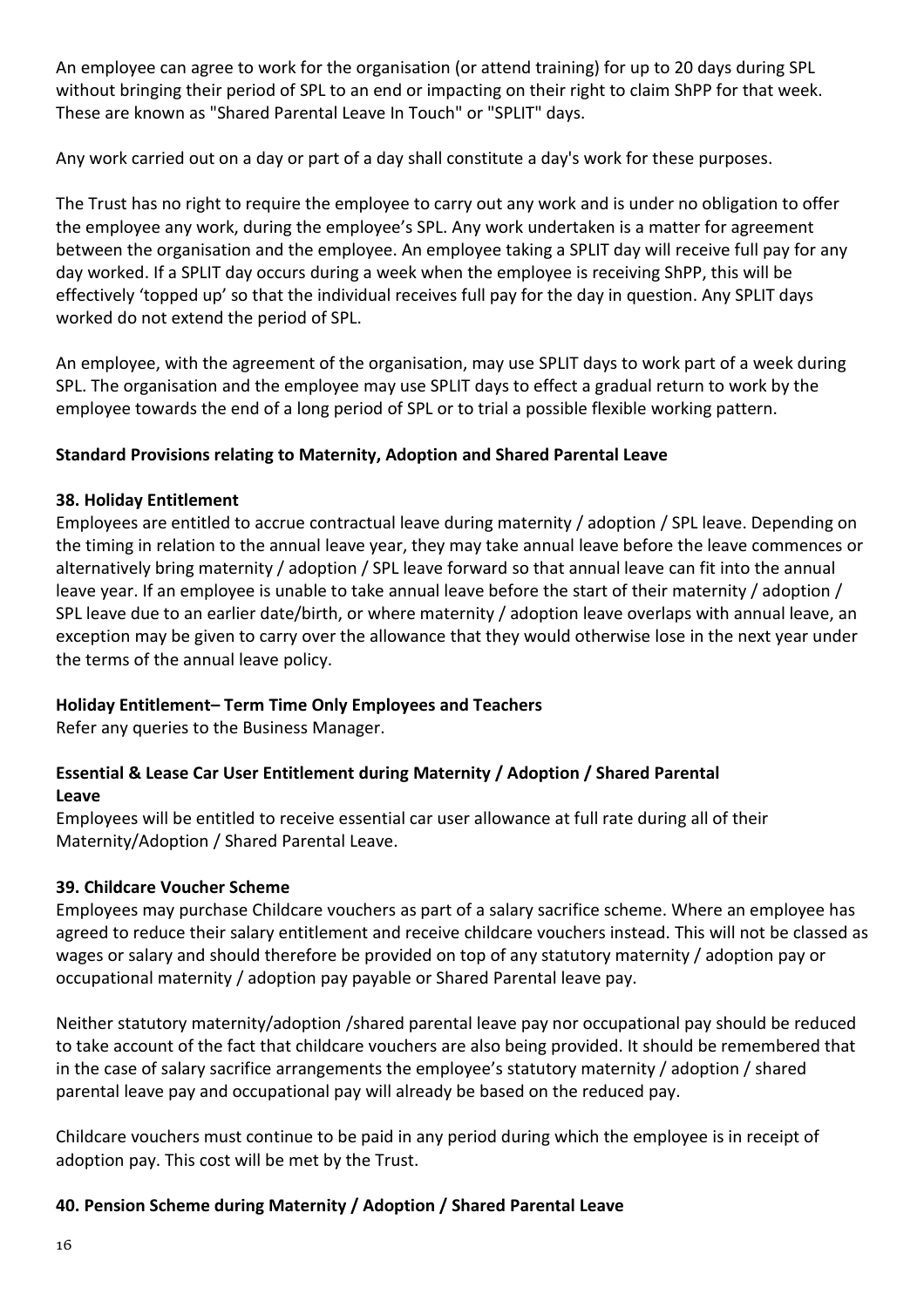Employees should be encouraged to seek advice on how maternity / adoption / shared parental leave is likely to affect their pension rights in the long term or how to buy back service. Advice can be sought from:

- The Pensions Section for employees in the Local Government Pension Scheme; or
- The Teacher Pensions or relevant professional associations for employees in the Teachers Pension Scheme.

#### **41. Returning to Work**

If an employee is returning to work at the end of their full maternity / adoption / shared parental leave entitlement they will not have to give any further notification to their Manager / Headteacher.

It will be assumed that the employee is returning to work at the end of their maternity/ adoption / shared parental leave on the date previously notified. If the employee intends to return early they must provide 8 weeks notice, otherwise they simply return at the end of the period.

The employee returning from Ordinary Maternity / Adoption / shared parental Leave is entitled to return to the job in which they were employed. The employee returning from Additional Maternity / Adoption / shared parental Leave is entitled to return to the job in which they were employed unless that is not practicable, in which case they have the right to return to a job that is both suitable and appropriate.

The Manager will discuss what can reasonably be done to accommodate any request to provide breastfeeding facilities. This may be a sensitive issue and it is agreed an employee can request that any such discussion is conducted by a female manager.

If the employee no longer wishes to return to work they will be effectively resigning and will need to give the Trust written notice of termination in accordance with their contract. The Manager/Headteacher should ensure that the employee provides written confirmation that this is their intention.

## **42. Keeping in Touch days**

Keeping in touch (KIT) days are intended to facilitate a smooth return to work for employees returning from maternity/adoption / leave. An employee can agree to work or attend training for up to 10 days during their period of maternity / adoption / shared parental leave without loss of benefits or bringing their maternity / adoption / shared parental leave to an end.

During the maternity / adoption leave period the Trust has no right to expect the employee to undertake work (without prior mutual agreement), and similarly the employee has no right to demand this. Part of any day worked will count as one KIT day. Employees will be paid their full contractual hourly pay for any KIT day worked and this must not exceed a standard working day.

Employees will receive their statutory maternity pay for the week but any statutory maternity / adoption / shared parental pay paid will be offset against any payments made for the KIT day. The leave period will not be extended by the number of keeping in touch days worked. After 10 KIT days have been worked the current rules will continue and the employee will lose a week's Statutory Maternity / Adoption leave Pay for any week in which they work. Payments made for KIT days will be paid at the end of the maternity / adoption leave period.

## **43. Paternity Leave**

Paternity leave is available to employees on the birth of their child but is also available for adopters where a child has been placed for adoption after that date.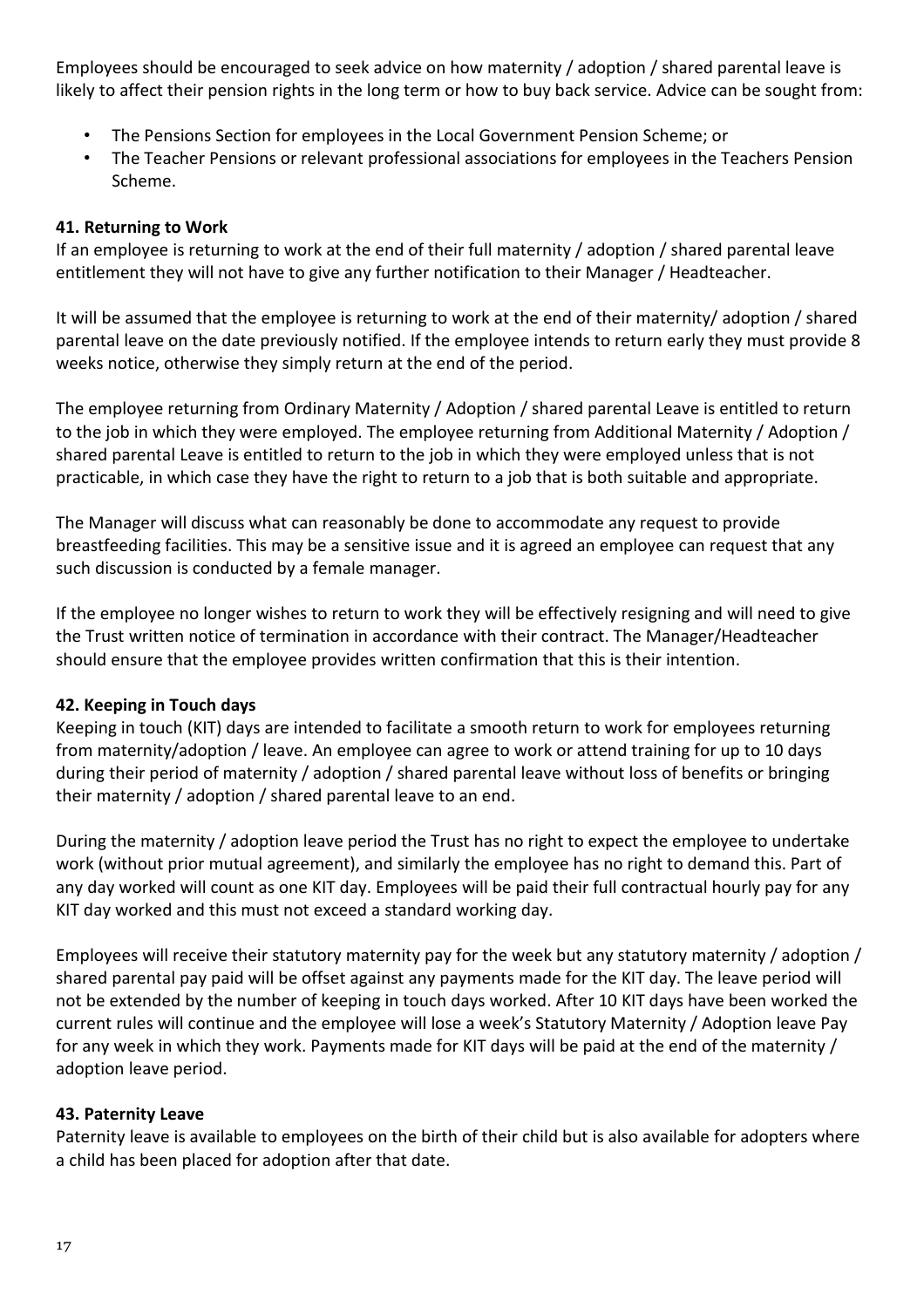Maternity support leave will be granted to an employee who is the child's father, or partner/nominated carer of an expectant mother at or around the time of the birth. A nominated carer is the person nominated by the mother to assist in the care of the child and to provide support to the mother.

# **44. Eligibility (All employees)**

To be eligible for paternity leave you must:

- have or expect to have responsibility for the child's upbringing
- be the biological father of the child or the mother's husband/partner or civil/same sex partner or in the case of adoption, the adopter's spouse/partner or civil partner.
- have 26 weeks continuous service ending with the 15th week before the baby is due or in the case of adoption, for 26 weeks ending with the week in which you have been notified that you have been matched with a child.

Eligible employees will be entitled to take either one or two complete consecutive weeks' paternity leave (not to be taken as odd days).

You can choose to start your leave:

- In the case of birth of a child: from the date of the child's birth (whether this is earlier or later than expected), or from another date as long as it is after the birth.
- In the case of adoption of a child, from the date the child is placed with you or from another date as long as it is after the child has been placed with you

Your leave can start on any day of the week on or following the child's birth or being placed with you for adoption but must be completed:

- within 56 days of the actual birth or the placement of the child; or
- if the child is born early, within the period from the actual birth up to 56 days after the expected week of childbirth.

Only one period of leave is available irrespective of whether more than one child is born.

# **45. Paid Paternity Leave (all employees)**

To qualify for paid paternity leave:

(a) You must be able to declare that:

- You are the baby's biological/adoptive parent, or
- Married to or in a civil partnership with the mother or child's primary adopter in the case of adoption, or
- Living with the mother in an enduring family relationship, but are not an immediate relative, and
- You will be responsible for the child's upbringing, and
- You will take time off work to support the mother/child's primary adopter or care for the child.

## You must also

(b) Have worked continuously for the Trust for at least 26 weeks leading into the 15th week before the baby is due or in the case of adoption at least 26 weeks by the week in which the adopter is notified that the child has been placed for adoption,

**and**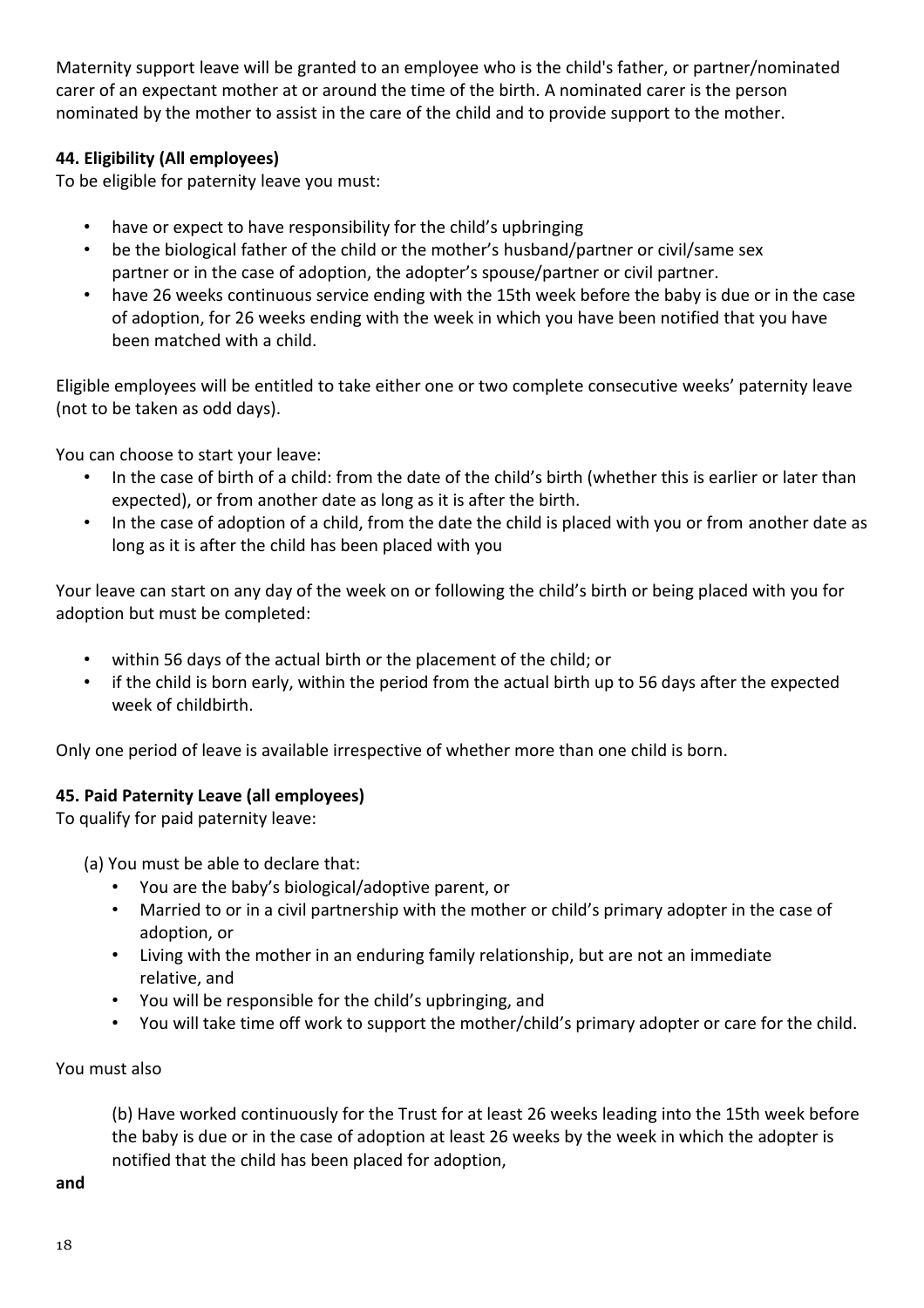(c) Earn at least the lower earnings limit (LEL) for National Insurance Contributions for the 8 week period ending with the qualifying week

You will be asked to confirm in writing that you meet these conditions.

If you do not qualify or are not eligible for Statutory Paternity Pay (SPP), you may be able to receive an income support allowance direct from the Department of Working Pensions (DWP) or Jobcentre Plus.

You will need to complete an SPP1 form and send directly to these organisations.

## **46. Amount of Paternity Pay Due - (different conditions apply)**

Subject to meeting the eligibility requirements as above, the employee's payment is based on their terms and conditions of employment:

For Employees on NJC (Green book) terms and conditions

- During week 1 you will be entitled to full pay (offset against any entitlement to SPP during this period).
- During week 2 you will be entitled to statutory paternity pay paid at a fixed flat rate (or 90% of your average weekly earnings whichever is the greater).

For Teachers only

You will be entitled to statutory paternity pay paid at a fixed flat rate per week (or 90% of your average weekly earnings whichever is the greater) for one or two weeks.

## **47. Notice of your Intention to take Paternity Leave (all employees)**

Before the 15th week before the baby is expected or in the case of adoption within 7 days of being notified that a child has been matched, unless it is not reasonably practicable, you must inform your manager in writing of the following:

- that you intend to take paternity leave the week the baby is due/or in the case of adoption the week the child is expected to be placed for adoption and the date when you were notified that you were matched with a child for adoption;
- whether you wish to take one or two weeks leave; and
- when you want the leave to start.

You will also need to produce a copy of the mother's MATB1 (Maternity certificate).

You can change your mind about the start date of leave provided you give your manager at least 28 days notice, unless this is not reasonably practicable.

**Note**: Similar provisions apply in the case of adoption – simply substitute 'placed' for 'childbirth'. To qualify you must confirm in writing that:

- the purpose of the leave is to care for the child or to support the child's adopter;
- that you are married to the adopter or the partner of the child's adopter; and;
- that you expect to have responsibility for the upbringing of the child.

**Stillbirth**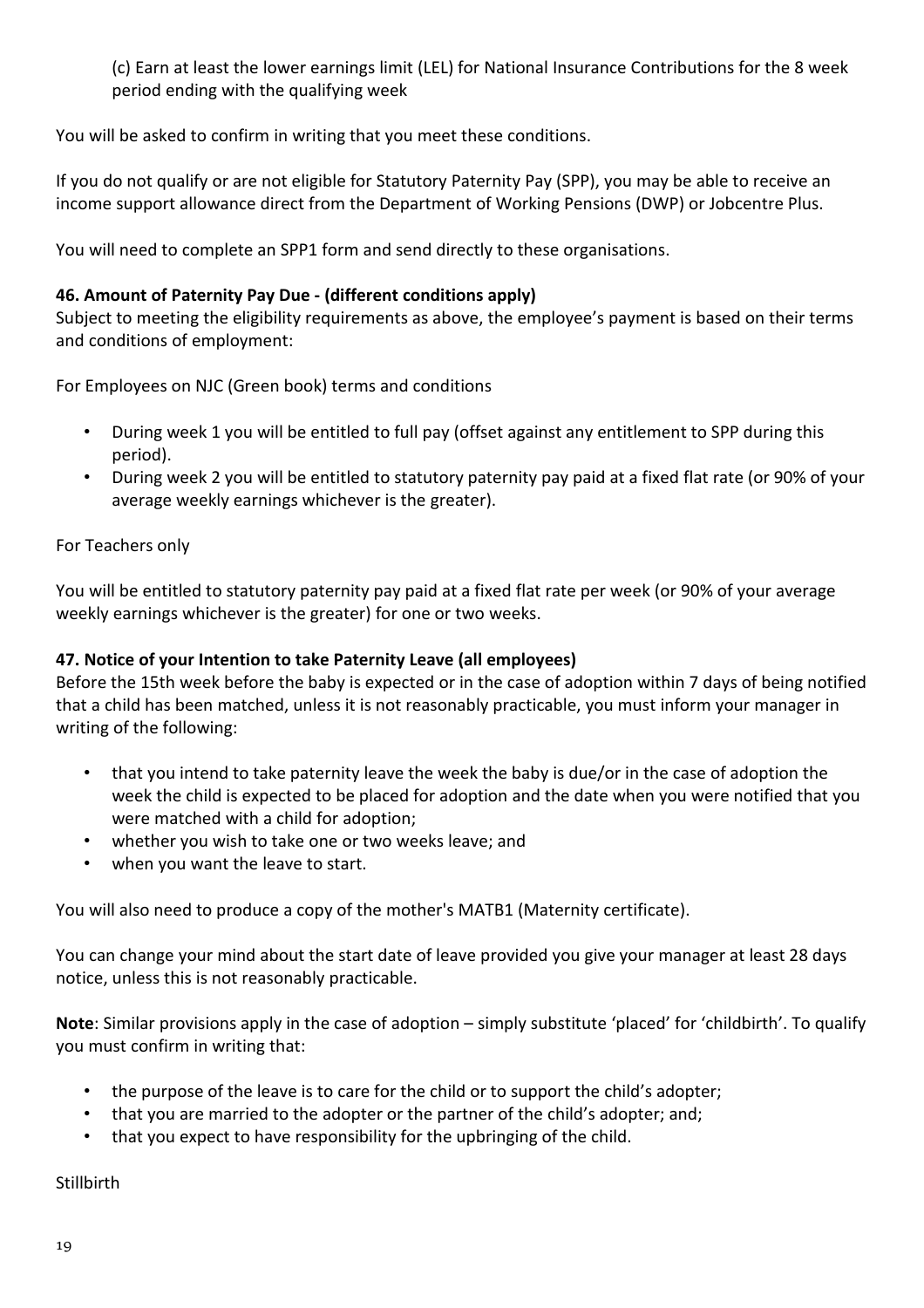- If the pregnancy results in a still birth after 24 weeks you qualify for full paternity benefits and leave.
- If the baby is born alive at any point in the pregnancy but later dies, you qualify for full paternity benefits and leave.

#### **48. Parental Leave**

This entitlement allows parents to take unpaid time off work, which is planned in advance, to look after or make arrangements for the child's welfare.

#### **49. Eligibility**

Parental leave is available to all parents who have a minimum of one year's continuous service.

#### **50. Provisions**

The following outlines the details of the scheme:

Both mothers and fathers can take parental leave. You do not have to be living with the child to qualify for parental leave.

You are entitled to a total of 18 weeks for each child (in the case of multiple births, the entitlement is 13 weeks per child) and 18 weeks for parents of disabled children. A week's parental leave is equal to the length of time that you normally are required to work in a week. If your working week varies, the time off is based on an average working week. You must take the time in blocks of one week or more up to the maximum of 13 weeks or 18 weeks if eligible.

You can choose to take parental leave any time up until the child's 18th birthday.

You cannot normally take more than 4 weeks in any year. An exception to this can apply however if added to maternity leave or with the special approval of your manager. Employees should be encouraged to seek advice on how Parental leave is likely to affect their pension rights in the long term or how to buy back service.

Requests for parental leave will be granted subject to the following circumstances: your leave will not unduly disrupt the business of your section/unit and in all cases where the Manager believes there is a problem in granting the request, no decision will be taken until the circumstances have been discussed with you in a meeting, privately, in advance. Where a request for parental leave is not granted, you may be able to raise this as an issue through the grievance procedure.

- Your manager can postpone your leave entitlement for a period no longer than 6 months after the beginning of the period that you originally wanted to start your parental leave. They will discuss the issue with you and will ensure you receive confirmation of the postponement arrangements in writing no later than 7 days after your notice to take leave, stating the reason for the postponement and giving you new dates of parental leave. The length of leave will be equivalent to your original request.
- Work is at a seasonal peak and your absence would have an unfair impact on employees' workloads.
- A significant number of staff from the school/ Trust are absent from work already.
- Your absence would unduly harm to the Trust.

Except that parental leave will not be postponed where the employee wishes to take this immediately on the birth of their child or their child being placed with them for adoption.